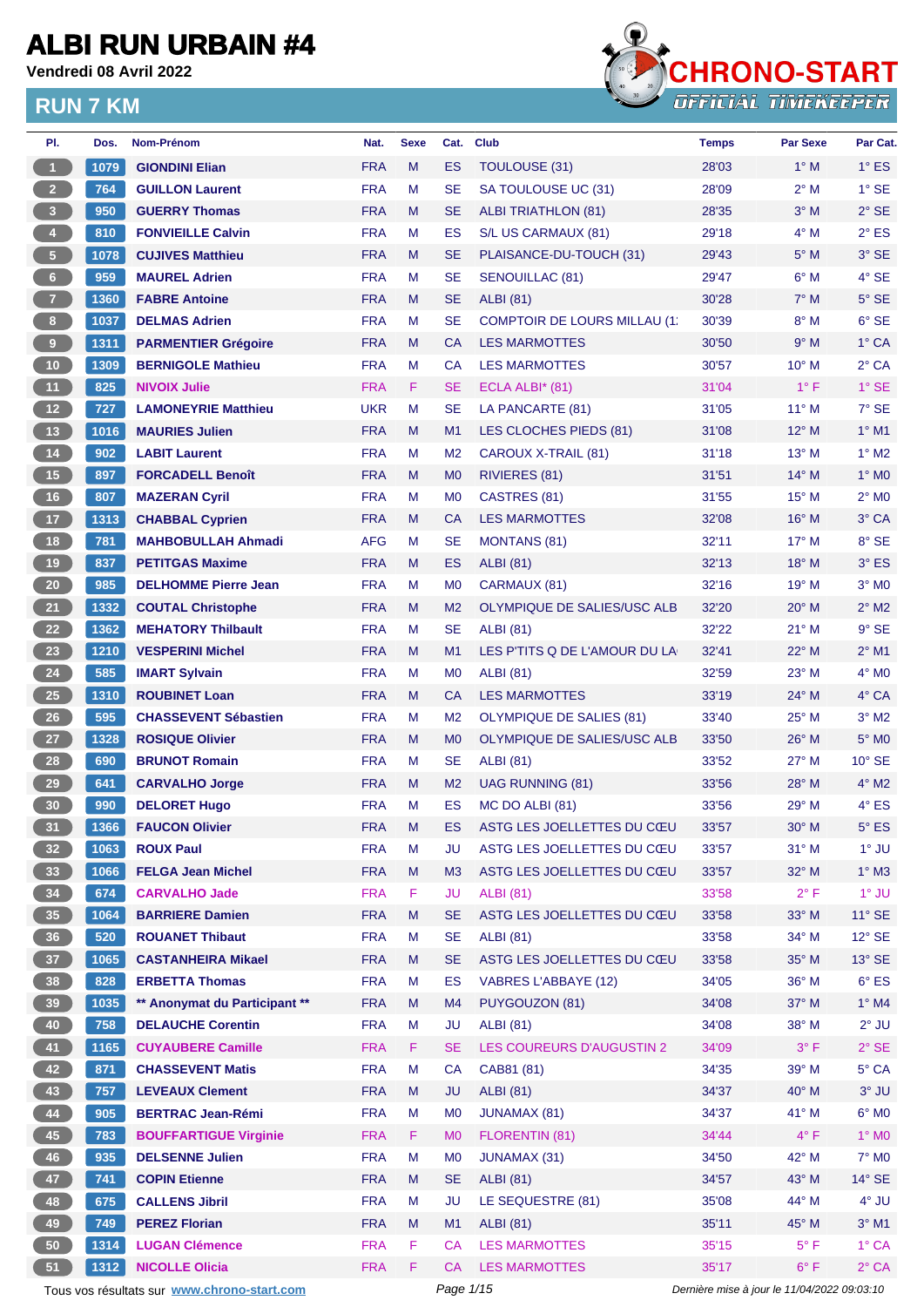**Vendredi 08 Avril 2022**



| PI.             | Dos. | Nom-Prénom                                  | Nat.       | <b>Sexe</b> | Cat.           | <b>Club</b>                    | <b>Temps</b>                                | Par Sexe       | Par Cat.                 |
|-----------------|------|---------------------------------------------|------------|-------------|----------------|--------------------------------|---------------------------------------------|----------------|--------------------------|
| 52              | 1077 | <b>COUDERC Emilie</b>                       | <b>FRA</b> | F.          | M <sub>0</sub> | CAMBON (81)                    | 35'17                                       | $7^\circ$ F    | $2^{\circ}$ MO           |
| 53              | 756  | <b>FRANC Marine</b>                         | <b>FRA</b> | F           | JU             | <b>ALBI</b> (81)               | 35'21                                       | $8^{\circ}$ F  | $2^{\circ}$ JU           |
| 54              | 907  | <b>BINTER Alexandre</b>                     | <b>FRA</b> | M           | <b>SE</b>      | <b>TOURNEFEUILLE (31)</b>      | 35'31                                       | 46° M          | $15^\circ$ SE            |
| 55              | 609  | <b>CERE Camille</b>                         | <b>FRA</b> | М           | CA             | <b>TEAMEOS PATRIMOINE (81)</b> | 35'31                                       | 47° M          | 6° CA                    |
| 56              | 981  | <b>LAVIGNE Dominique</b>                    | <b>FRA</b> | M           | M4             | ST-JUERY (81)                  | 35'52                                       | 48° M          | $2^{\circ}$ M4           |
| 57              | 789  | <b>CRANSAC Damien</b>                       | <b>FRA</b> | М           | M <sub>0</sub> | <b>BRENS (81)</b>              | 36'25                                       | 49° M          | 8° MO                    |
| 58              | 720  | <b>GONTIER Eric</b>                         | <b>FRA</b> | M           | M <sub>4</sub> | <b>GRAULHET (81)</b>           | 36'35                                       | $50^\circ$ M   | $3°$ M4                  |
| 59              | 768  | <b>HOLLE David</b>                          | <b>FRA</b> | М           | M <sub>2</sub> | <b>REVEL (31)</b>              | 36'39                                       | 51° M          | $5^\circ$ M2             |
| 60              | 608  | <b>NAVARRO Pablo</b>                        | <b>FRA</b> | M           | <b>CA</b>      | <b>TEAMEOS PATRIMOINE (81)</b> | 36'41                                       | 52° M          | $7^\circ$ CA             |
| 61              | 847  | <b>VAYSSE Fabien</b>                        | <b>FRA</b> | М           | <b>SE</b>      | <b>TMT (81)</b>                | 36'49                                       | 53° M          | $16°$ SE                 |
| 62              | 1407 | <b>BASSÉ Mathieu</b>                        | <b>FRA</b> | M           | M <sub>2</sub> | <b>ALBI</b> (81)               | 37'02                                       | 54° M          | $6^\circ$ M2             |
| 63              | 736  | <b>SOLER Denis</b>                          | <b>FRA</b> | М           | M1             | ALBI RESSORT (81)              | 37'04                                       | 55° M          | $4^{\circ}$ M1           |
| 64              | 1093 | <b>PAKULA-PETYT Samy</b>                    | <b>FRA</b> | M           | <b>ES</b>      | FONLABOUR (81)                 | 37'09                                       | $56^{\circ}$ M | $7^\circ$ ES             |
| 65              | 998  | <b>COURNEDE Karine</b>                      | <b>FRA</b> | F.          | M <sub>1</sub> | CAMBON (81)                    | 37'20                                       | $9^{\circ}$ F  | $1^\circ$ M1             |
| 66              | 655  | <b>MONTELS Christine</b>                    | <b>FRA</b> | F           | M <sub>2</sub> | TERSSAC (81)                   | 37'40                                       | $10^{\circ}$ F | $1^\circ$ M2             |
| 67              | 693  | <b>CAMBON François</b>                      | <b>FRA</b> | M           | M4             | S/L FLORENTIN ATHLE (81)       | 37'42                                       | 57° M          | $4^\circ$ M4             |
| 68              | 946  | <b>DRAPERI Remy</b>                         | <b>FRA</b> | M           | <b>SE</b>      | <b>LES LOUPIOTS (81)</b>       | 37'45                                       | 58° M          | $17^\circ$ SE            |
| 69              | 1344 | <b>RAYNAL Aurelien</b>                      | <b>FRA</b> | М           | ES             | <b>CPAM (81)</b>               | 37'47                                       | 59° M          | 8° ES                    |
| 70              | 1166 | <b>NAYME Anthony</b>                        | <b>FRA</b> | M           | M1             | LES COUREURS D'AUGUSTIN 2      | 37'49                                       | 60° M          | $5^{\circ}$ M1           |
| $71$            | 766  | <b>COSTES Marc</b>                          | <b>FRA</b> | М           | M <sub>5</sub> | TERSSAC (81)                   | 37'54                                       | $61^{\circ}$ M | $1^\circ$ M <sub>5</sub> |
| 72              | 835  | <b>BOYER Yan</b>                            | <b>FRA</b> | M           | <b>JU</b>      | <b>ALBI</b> (81)               | 38'00                                       | 62° M          | $5^\circ$ JU             |
| 73              | 1304 | <b>NOIROT Virginie</b>                      | <b>FRA</b> | F.          | M <sub>2</sub> | <b>PHODE</b>                   | 38'06                                       | $11^{\circ}$ F | $2^{\circ}$ M2           |
| 74              | 1098 | <b>MERIC Luis</b>                           | <b>FRA</b> | M           | ES             | <b>ALBI</b> (81)               | 38'07                                       | 63° M          | $9°$ ES                  |
| 75              | 1167 | <b>ESCANDE Daniel</b>                       | <b>FRA</b> | М           | M1             | LES COUREURS D'AUGUSTIN 2      | 38'13                                       | $64^{\circ}$ M | $6^{\circ}$ M1           |
| 76              | 719  | <b>BOUDES Anthony</b>                       | <b>FRA</b> | M           | <b>SE</b>      | <b>RODEZ (12)</b>              | 38'17                                       | 65° M          | $18^\circ$ SE            |
| 77 <sub>z</sub> | 507  | <b>MOLINIER Nicolas</b>                     | <b>FRA</b> | М           | M <sub>3</sub> | S/L ATHLE BRENS GAILLAC (81)   | 38'19                                       | 66° M          | $2^{\circ}$ M3           |
| 78              | 842  | <b>BARBETTE Alban</b>                       | <b>FRA</b> | M           | M1             | ALBI TRI (81)                  | 38'20                                       | 67° M          | $7^\circ$ M1             |
| $\bf 79$        | 773  | <b>BARDET Guy</b>                           | <b>FRA</b> | М           | M <sub>6</sub> | CADALEN (81)                   | 38'21                                       | $68^{\circ}$ M | $1^\circ$ M6             |
| 80              | 1057 | <b>BRIANE Maëva</b>                         | <b>FRA</b> | F.          | <b>SE</b>      | CUNAC (81)                     | 38'23                                       | $12^{\circ}$ F | $3°$ SE                  |
| 81              | 1055 | <b>MOUGNIBAS Théo</b>                       | <b>FRA</b> | M           | JU             | S/L FLORENTIN ATHLE (81)       | 38'35                                       | 69° M          | $6^\circ$ JU             |
| 82              | 888  | <b>OCHANDO Tony</b>                         | <b>FRA</b> | M           | ES             | <b>TOULOUSE LAUTREC (81)</b>   | 38'42                                       | 70° M          | $10^{\circ}$ ES          |
| 83              | 1337 | <b>MITCHAI Aivi</b>                         | <b>FRA</b> | M           | ES             | <b>CPAM (81)</b>               | 38'43                                       | 71° M          | $11^{\circ}$ ES          |
| 84              | 1345 | <b>SIRGUE Arthur</b>                        | <b>FRA</b> | M           | <b>ES</b>      | <b>CPAM (81)</b>               | 38'47                                       | 72° M          | $12^{\circ}$ ES          |
| 85              | 1333 | <b>BRU Maelle</b>                           | <b>FRA</b> | F           | <b>ES</b>      | <b>CPAM (81)</b>               | 38'49                                       | $13^{\circ}$ F | $1^{\circ}$ ES           |
| 86              | 698  | <b>CANIAUX Léo</b>                          | <b>FRA</b> | M           | <b>SE</b>      | <b>ALBI (81)</b>               | 38'50                                       | 73° M          | 19° SE                   |
| 87              | 1097 | <b>ROQUES Axel</b>                          | <b>FRA</b> | M           | ES             | <b>ALBI</b> (81)               | 38'54                                       | 74° M          | $13^\circ$ ES            |
| 88              | 817  | <b>SOW Adiouma</b>                          | <b>FRA</b> | M           | M <sub>3</sub> | <b>ALBI</b> (81)               | 38'57                                       | 75° M          | $3^\circ$ M3             |
| 89              | 1075 | <b>CALMETTES Cédric</b>                     | <b>FRA</b> | M           | M <sub>0</sub> | LAGRAVE (81)                   | 38'57                                       | 76° M          | $9°$ MO                  |
| 90              | 515  | <b>PLESSIS Franck</b>                       | <b>FRA</b> | M           | M <sub>2</sub> | TERSSAC (81)                   | 38'58                                       | 77° M          | $7^\circ$ M2             |
| 91              | 833  | <b>CHARBONNIER Jocelin</b>                  | <b>FRA</b> | M           | JU             | ST PIERRE DE TRIVISY (81)      | 38'59                                       | 78° M          | 7° JU                    |
| 92              | 752  | <b>SERENG Sebastien</b>                     | <b>FRA</b> | M           | M1             | <b>AUCH (32)</b>               | 38'59                                       | 79° M          | $8^\circ$ M1             |
| 93              | 995  | <b>ALBANESE Anthony</b>                     | <b>FRA</b> | M           | <b>SE</b>      | <b>ALBI</b> (81)               | 39'03                                       | 80° M          | $20^\circ$ SE            |
| 94              | 734  | <b>SACKMANN Frédéric</b>                    | <b>FRA</b> | M           | M <sub>2</sub> | <b>TOULOUSE (81)</b>           | 39'04                                       | 81° M          | $8^\circ$ M2             |
| 95              | 881  | <b>RACHEDI Vincent</b>                      | <b>FRA</b> | M           | M <sub>2</sub> | <b>CPAM (81)</b>               | 39'04                                       | 82° M          | $9^\circ$ M2             |
| 96              | 929  | <b>NICOLAS Florian</b>                      | <b>FRA</b> | M           | <b>SE</b>      | <b>ALBI</b> (81)               | 39'04                                       | 83° M          | $21^\circ$ SE            |
| 97              | 1200 | <b>SUAREZ Julien</b>                        | <b>FRA</b> | M           | M1             | <b>LES BLAYOUS!</b>            | 39'28                                       | 84° M          | $9°$ M1                  |
| 98              | 862  | <b>PECH Hugo</b>                            | <b>FRA</b> | M           | <b>SE</b>      | <b>SENOUILLAC (81)</b>         | 39'31                                       | 85° M          | 22° SE                   |
| 99              | 1364 | <b>MALFETTE Pablo</b>                       | <b>FRA</b> | M           | M <sub>2</sub> | <b>ALBI</b> (81)               | 39'36                                       | 86° M          | $10^{\circ}$ M2          |
| (100)           | 573  | <b>MARTINEZ Marie-Lise</b>                  | <b>FRA</b> | F           | <b>MO</b>      | LAGRAVE (81)                   | 40'07                                       | $14^{\circ}$ F | $3^\circ$ MO             |
| 101             | 701  | <b>COSTA Kevin</b>                          | <b>FRA</b> | М           | <b>SE</b>      | <b>GRAULHET (81)</b>           | 40'12                                       | 87° M          | 23° SE                   |
| 102             | 832  | <b>DARDENNE Louise</b>                      | <b>FRA</b> | F.          | <b>ES</b>      | ECLA ALBI <sup>*</sup> (81)    | 40'12                                       | $15^{\circ}$ F | $2^{\circ}$ ES           |
|                 |      | Tous vos résultats sur www.chrono-start.com |            |             | Page 2/15      |                                | Dernière mise à jour le 11/04/2022 09:03:10 |                |                          |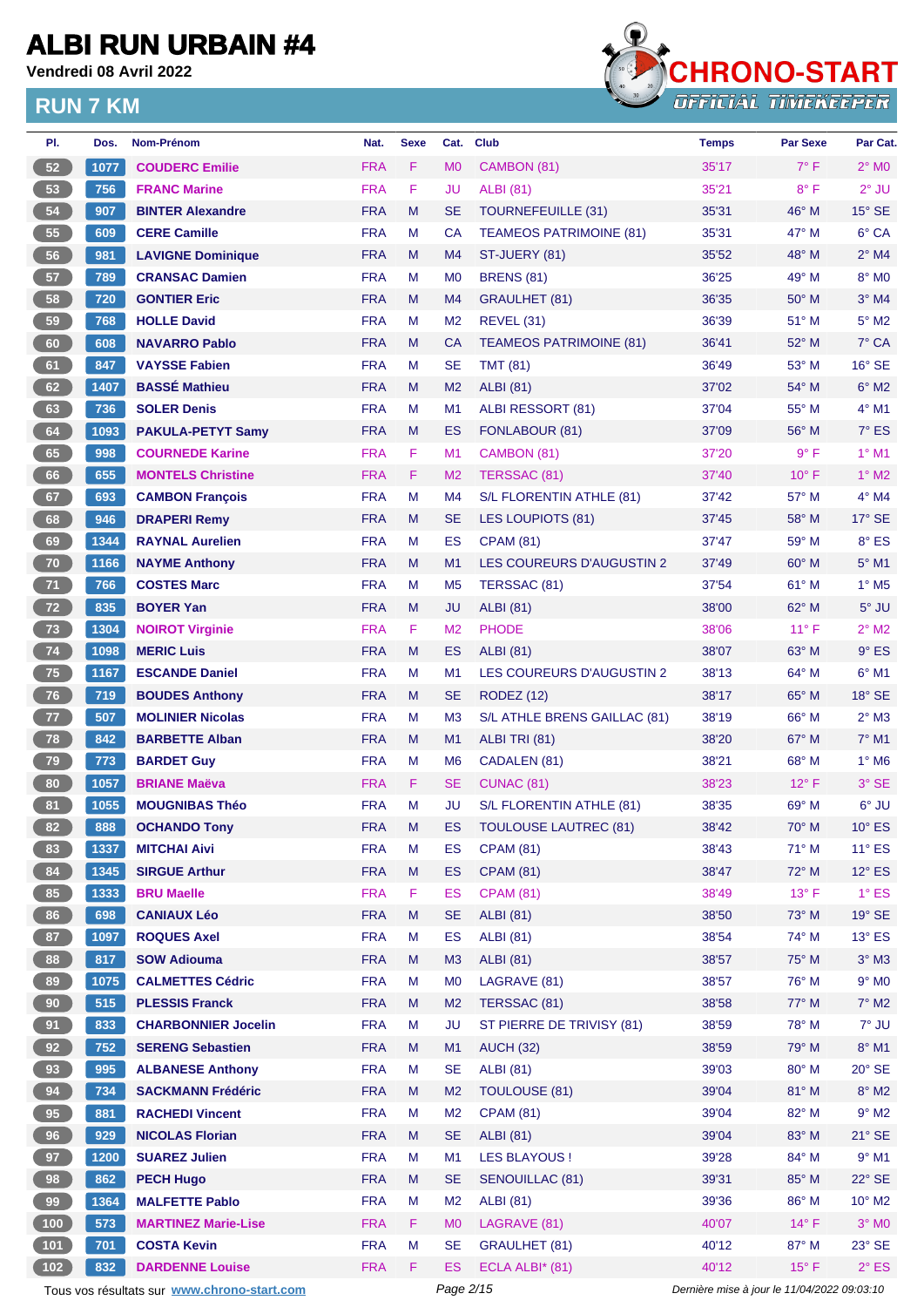**Vendredi 08 Avril 2022**



| PI.                                                                         | Dos.            | Nom-Prénom                                  | Nat.       | <b>Sexe</b> | Cat.           | <b>Club</b>                        | <b>Temps</b>                                | <b>Par Sexe</b> | Par Cat.                   |
|-----------------------------------------------------------------------------|-----------------|---------------------------------------------|------------|-------------|----------------|------------------------------------|---------------------------------------------|-----------------|----------------------------|
| 103                                                                         | 594             | <b>JO Stéphane</b>                          | <b>FRA</b> | M           | M1             | ANDOUQUE (81)                      | 40'14                                       | 88° M           | $10^{\circ}$ M1            |
| 104                                                                         | 966             | <b>FABRY Jean Yves</b>                      | <b>FRA</b> | M           | M <sub>2</sub> | POUR LE BONHEUR DE MATTHIS         | 40'17                                       | 89° M           | 11° M2                     |
| (105)                                                                       | 968             | <b>LEGRAND Pierre</b>                       | <b>FRA</b> | M           | M <sub>2</sub> | POUR LE BONHEUR DE MATTHIS         | 40'17                                       | $90^\circ$ M    | $12^{\circ}$ M2            |
| $106$                                                                       | 1085            | <b>ROUANET Louis</b>                        | <b>FRA</b> | M           | ES             | FONLABOUR (81)                     | 40'18                                       | $91^\circ$ M    | $14^{\circ}$ ES            |
| $\begin{array}{c} \n \begin{array}{c} \n 107 \n \end{array} \n \end{array}$ | 965             | <b>GAU Thierry / Matthis</b>                | <b>FRA</b> | M           | M <sub>2</sub> | POUR LE BONHEUR DE MATTHIS         | 40'18                                       | $92^\circ$ M    | 13° M2                     |
| (108)                                                                       | 1365            | <b>MALFETTE Eddy</b>                        | <b>FRA</b> | м           | M <sub>2</sub> | <b>ALBI</b> (81)                   | 40'18                                       | 93° M           | $14^{\circ}$ M2            |
| (109)                                                                       | 964             | <b>GAU Valérie</b>                          | <b>FRA</b> | F           | M1             | POUR LE BONHEUR DE MATTHIS         | 40'18                                       | $16^{\circ}$ F  | $2^{\circ}$ M1             |
| $\begin{array}{c} \n \begin{array}{c} \n 110 \n \end{array} \n \end{array}$ | 967             | <b>MOREAU Thierry</b>                       | <b>FRA</b> | M           | M <sub>4</sub> | POUR LE BONHEUR DE MATTHIS         | 40'18                                       | $94^{\circ}$ M  | $5^\circ$ M4               |
| (111)                                                                       | 1087            | <b>MASSOUTIER Rémi</b>                      | <b>FRA</b> | M           | ES             | FONLABOUR (81)                     | 40'19                                       | $95^\circ$ M    | $15^\circ$ ES              |
| $\sqrt{112}$                                                                | 1089            | <b>PEGURIER Antonin</b>                     | <b>FRA</b> | M           | ES             | FONLABOUR (81)                     | 40'19                                       | $96^\circ$ M    | $16^\circ$ ES              |
| (113)                                                                       | 798             | <b>BERTROU Sarah</b>                        | <b>FRA</b> | F           | M1             | <b>ALBI</b> (81)                   | 40'22                                       | $17^{\circ}$ F  | $3°$ M1                    |
| (114)                                                                       | 555             | <b>GALINIER Jean-Jacques</b>                | <b>FRA</b> | M           | M <sub>5</sub> | <b>SAIX (81)</b>                   | 40'22                                       | 97° M           | $2^{\circ}$ M <sub>5</sub> |
| (115)                                                                       | 1405            | <b>FARGUES PASTRE Maxence</b>               | <b>FRA</b> | M           | JU             | <b>ALBI</b> (81)                   | 40'25                                       | $98^\circ$ M    | 8° JU                      |
| $116$                                                                       | 697             | <b>PROBSTE Stéphane</b>                     | <b>FRA</b> | M           | M <sub>5</sub> | <b>ALBI</b> (81)                   | 40'26                                       | $99^\circ$ M    | $3°$ M <sub>5</sub>        |
| (117)                                                                       | 1192            | <b>MORATELLO Thomas</b>                     | <b>FRA</b> | M           | M1             | <b>CO-WORKING ACCORDEON</b>        | 40'30                                       | $100^\circ$ M   | 11° M1                     |
| $\boxed{118}$                                                               | 819             | <b>MARRE Fabien</b>                         | <b>FRA</b> | M           | M <sub>1</sub> | AC AUCH (32)                       | 40'31                                       | 101° M          | 12° M1                     |
| (119                                                                        | 715             | <b>RUFFEL Ludivine</b>                      | <b>FRA</b> | F           | <b>SE</b>      | VIGOULET (31)                      | 40'34                                       | $18^{\circ}$ F  | $4°$ SE                    |
| $\begin{array}{c} \hline 120 \end{array}$                                   | 841             | <b>FORMAGE Delphine</b>                     | <b>FRA</b> | F           | M1             | <b>LABASTIDE DE LEVIS (81)</b>     | 40'35                                       | 19° F           | $4^{\circ}$ M1             |
| (121)                                                                       | 1340            | <b>GIENDAS Gregory</b>                      | <b>FRA</b> | M           | ES             | <b>CPAM (81)</b>                   | 40'42                                       | 102° M          | $17^\circ$ ES              |
| $122$                                                                       | 914             | <b>GUISCHET Matthieu</b>                    | <b>FRA</b> | м           | M <sub>0</sub> | LAVAUR (81)                        | 40'54                                       | 103° M          | 10° M <sub>0</sub>         |
| (123)                                                                       | 680             | <b>LASSERRE Cédric</b>                      | <b>FRA</b> | M           | M1             | AC AUCH (32)                       | 40'56                                       | $104^\circ$ M   | 13° M1                     |
| $124$                                                                       | 1303            | <b>LE CALVEZ Nicolas</b>                    | <b>FRA</b> | M           | M <sub>2</sub> | <b>PHODE</b>                       | 40'59                                       | $105^\circ$ M   | 15° M2                     |
| (125)                                                                       | 1005            | <b>LE HENANFF Cecile</b>                    | <b>FRA</b> | F           | <b>SE</b>      | <b>ALBI</b> (81)                   | 41'01                                       | $20^{\circ}$ F  | $5^\circ$ SE               |
| $\boxed{126}$                                                               | 1276            | <b>MARQUES Manuel</b>                       | <b>FRA</b> | M           | M1             | LES MÉGA RUN                       | 41'03                                       | $106^\circ$ M   | 14° M1                     |
| (127)                                                                       | 1028            | <b>JAMROZ Anthony</b>                       | <b>FRA</b> | M           | <b>SE</b>      | <b>ALBI</b> (81)                   | 41'09                                       | 107° M          | $24^{\circ}$ SE            |
| $128$                                                                       | 934             | <b>THOMASSIN Florent</b>                    | <b>FRA</b> | м           | SE             | <b>ALBI</b> (81)                   | 41'09                                       | $108^\circ$ M   | 25° SE                     |
| 129                                                                         | 648             | <b>GAU Marius</b>                           | <b>FRA</b> | M           | ES             | THORE RUGBY CLUB (81)              | 41'10                                       | $109^\circ$ M   | $18^\circ$ ES              |
| (130)                                                                       | 1376            | <b>BUTTE Victor</b>                         | <b>FRA</b> | м           | ES             | <b>ALBI (81)</b>                   | 41'10                                       | $110^{\circ}$ M | $19°$ ES                   |
| (131)                                                                       | 788             | <b>DAVANT William</b>                       | <b>FRA</b> | M           | M <sub>0</sub> | GAILLAC (81)                       | 41'13                                       | $111^\circ$ M   | 11° MO                     |
| 132                                                                         | 1327            | <b>BALSAMO Elodie</b>                       | <b>FRA</b> | F           | <b>SE</b>      | <b>OLYMPIQUE DE SALIES/USC ALB</b> | 41'22                                       | $21^{\circ}$ F  | $6^{\circ}$ SE             |
| (133)                                                                       | 1329            | <b>JEAN Sabine</b>                          | <b>FRA</b> | F           | M2             | OLYMPIQUE DE SALIES/USC ALB        | 41'23                                       | 22°F            | $3°$ M2                    |
|                                                                             | 714             | <b>RUFFEL Ondine</b>                        | <b>FRA</b> | F           | M1             | <b>MARSSAC SUR TARN (81)</b>       | 41'25                                       | $23^{\circ}$ F  | $5^\circ$ M1               |
| (135)                                                                       | 713             | <b>BARNA Gregory</b>                        | <b>FRA</b> | M           | M1             | <b>MARSSAC SUR TARN (81)</b>       | 41'25                                       | 112° M          | $15^{\circ}$ M1            |
| $136$                                                                       | 735             | <b>CORDIER Maxime</b>                       | <b>FRA</b> | M           | <b>SE</b>      | <b>ALBI TRIATHLON (81)</b>         | 41'27                                       | 113° M          | 26° SE                     |
| (137)                                                                       | 979             | <b>ALIBERT Alexandre</b>                    | <b>FRA</b> | M           | <b>SE</b>      | <b>MARSSAC SUR TARN (81)</b>       | 41'30                                       | 114° M          | $27^\circ$ SE              |
| $\begin{array}{c} \n \text{138}\n \end{array}$                              | 1094            | <b>PY Loan</b>                              | <b>FRA</b> | М           | ES             | FONLABOUR (81)                     | 41'36                                       | 115° M          | $20^\circ$ ES              |
| (139)                                                                       | 834             | <b>BUTTE Guillaume</b>                      | <b>FRA</b> | M           | M <sub>2</sub> | <b>ALBI</b> (81)                   | 41'38                                       | 116° M          | 16° M2                     |
| $\begin{array}{c} \hline 140 \end{array}$                                   | 846             | <b>JAMMES Adrien</b>                        | <b>FRA</b> | M           | JU             | POULAN POUZOLS (81)                | 41'42                                       | $117^\circ$ M   | $9°$ JU                    |
| (141)                                                                       | 728             | <b>SAUNAL Guillaume</b>                     | <b>FRA</b> | M           | M <sub>0</sub> | <b>SAINT JUERY (81)</b>            | 41'42                                       | 118° M          | 12° M <sub>0</sub>         |
| (142)                                                                       | 1189            | <b>LE GALLO Mikael</b>                      | <b>FRA</b> | M           | M <sub>2</sub> | <b>CO-WORKING ACCORDEON</b>        | 41'52                                       | 119° M          | 17° M2                     |
| (143)                                                                       | 557             | <b>GUILLE Francois</b>                      | <b>FRA</b> | M           | M <sub>0</sub> | LAGRAVE (81)                       | 41'52                                       | 120° M          | 13° MO                     |
| $\begin{array}{c} \n \text{144}\n \end{array}$                              | 917             | <b>CHAPPELLAZ Laure</b>                     | <b>FRA</b> | F           | M1             | <b>BOA (81)</b>                    | 41'54                                       | $24^{\circ}$ F  | $6^{\circ}$ M1             |
| (145)                                                                       | 691             | <b>SCHMITT Nicolas</b>                      | <b>FRA</b> | M           | M <sub>0</sub> | <b>AUCH (32)</b>                   | 42'07                                       | 121° M          | 14° MO                     |
| $146$                                                                       | 1006            | <b>MUGNIER Isabelle</b>                     | <b>FRA</b> | F           | M <sub>2</sub> |                                    | 42'14                                       | $25^{\circ}$ F  | $4^\circ$ M2               |
| 147                                                                         | 563             | <b>RICARD Sébastien</b>                     | <b>FRA</b> | M           | M <sub>3</sub> | <b>ALBI</b> (81)<br>LAGRAVE (81)   | 42'16                                       | $122^{\circ}$ M | $4^\circ$ M3               |
|                                                                             |                 | <b>BEZON Henri</b>                          | <b>FRA</b> | M           | M <sub>0</sub> | <b>TEAMEOS PATRIMOINE (81)</b>     |                                             | $123^\circ$ M   | 15° MO                     |
| 148                                                                         | 614             | <b>BRANDIN Pascaline</b>                    | <b>FRA</b> | F.          |                |                                    | 42'21                                       | $26^{\circ}$ F  | $1^\circ$ M3               |
| (149)                                                                       | 821             |                                             |            |             | M <sub>3</sub> | <b>ALBI</b> (81)                   | 42'26                                       |                 |                            |
| (150)                                                                       | 656             | <b>CARRIERE Timeo</b>                       | <b>FRA</b> | M           | M <sub>0</sub> | ALBAN (81)                         | 42'34                                       | 124° M          | 16° MO                     |
| (151)                                                                       | 657             | <b>CARRIERE Christophe</b>                  | <b>FRA</b> | M           | M <sub>0</sub> | <b>ALBAN (81)</b>                  | 42'34                                       | 125° M          | 17° M0                     |
| $152$                                                                       | 1053            | <b>DIOGO Sébastien</b>                      | <b>FRA</b> | М           | JU             | <b>ALBI</b> (81)                   | 42'34                                       | $126^\circ$ M   | $10^{\circ}$ JU            |
| (153)                                                                       | $5\phantom{.0}$ | <b>THOMAS Michel</b>                        | <b>FRA</b> | M           | M4             | <b>FRAMINIA TRIATHLON (12)</b>     | 42'34                                       | 127° M          | $6^\circ$ M4               |
|                                                                             |                 | Tous vos résultats sur www.chrono-start.com |            |             | Page 3/15      |                                    | Dernière mise à jour le 11/04/2022 09:03:10 |                 |                            |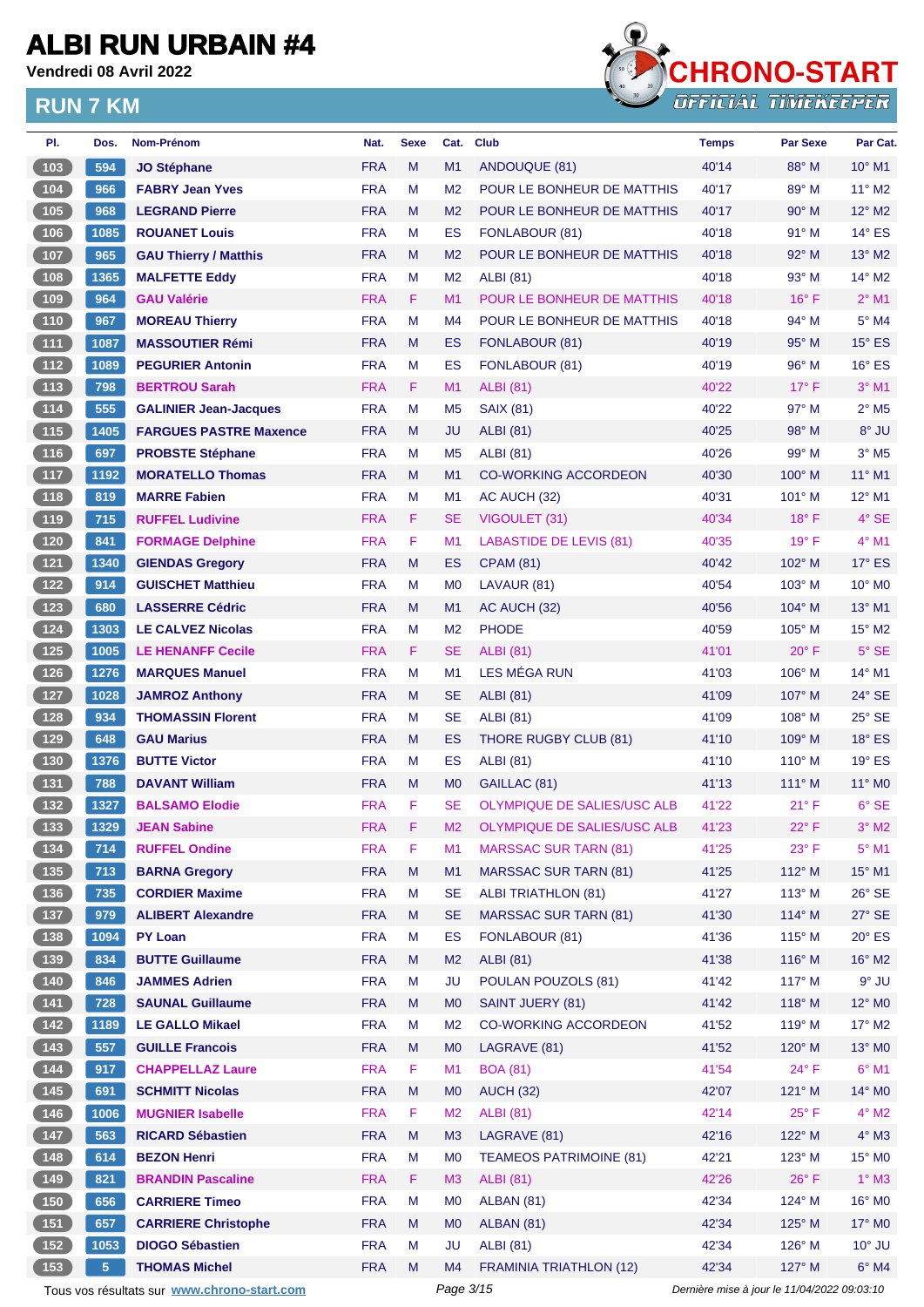**Vendredi 08 Avril 2022**



| PI.                                                | Dos. | Nom-Prénom                                  | Nat.       | <b>Sexe</b> | Cat.           | <b>Club</b>                   | <b>Temps</b>                                | <b>Par Sexe</b> | Par Cat.           |
|----------------------------------------------------|------|---------------------------------------------|------------|-------------|----------------|-------------------------------|---------------------------------------------|-----------------|--------------------|
| (154)                                              | 940  | <b>MAURY Manon</b>                          | <b>FRA</b> | F           | <b>SE</b>      | S/L AC LACAUNE (81)           | 42'34                                       | $27^\circ$ F    | $7°$ SE            |
| 155                                                | 1300 | <b>MATARIN Thomas</b>                       | <b>FRA</b> | M           | M <sub>0</sub> | DR&AM TEAM                    | 42'37                                       | $128^\circ$ M   | $18^\circ$ MO      |
| 156                                                | 1298 | <b>ASSIE Martin</b>                         | <b>FRA</b> | M           | <b>SE</b>      | <b>DR&amp;AM TEAM</b>         | 42'37                                       | 129° M          | 28° SE             |
| 157                                                | 1302 | <b>VERNIER Nicolas</b>                      | <b>FRA</b> | M           | <b>SE</b>      | DR&AM TEAM                    | 42'38                                       | $130^\circ$ M   | 29° SE             |
| (158)                                              | 1299 | <b>MASSOL Raphaël</b>                       | <b>FRA</b> | M           | <b>SE</b>      | DR&AM TEAM                    | 42'38                                       | $131^\circ$ M   | $30^\circ$ SE      |
| 159                                                | 694  | <b>MARTY Patrice</b>                        | <b>FRA</b> | M           | M <sub>0</sub> | <b>ALBI</b> (81)              | 42'40                                       | 132° M          | 19° M <sub>0</sub> |
| (160)                                              | 1266 | <b>BARDOU Clément</b>                       | <b>FRA</b> | M           | <b>SE</b>      | <b>INTERSPORT</b>             | 42'40                                       | $133^\circ$ M   | $31^\circ$ SE      |
| (161)                                              | 944  | <b>TROADEC Anne-Sophie</b>                  | <b>FRA</b> | F           | SE             | S/L AC LACAUNE (81)           | 42'44                                       | $28^{\circ}$ F  | 8° SE              |
| $\boxed{162}$                                      | 1059 | <b>GAUTHIER Charlotte</b>                   | <b>FRA</b> | F           | <b>SE</b>      | ST JUERY (81)                 | 42'47                                       | $29^\circ$ F    | $9°$ SE            |
| 163                                                | 695  | <b>MARTY Philippe</b>                       | <b>FRA</b> | M           | M4             | <b>ALBI</b> (81)              | 42'51                                       | 134° M          | $7^\circ$ M4       |
| (164)                                              | 704  | <b>RAYSSEGUIER Lucie</b>                    | <b>FRA</b> | F           | ES             | REALMONT (81)                 | 42'53                                       | $30^\circ$ F    | $3^{\circ}$ ES     |
| 165                                                | 703  | <b>CERE Charlotte</b>                       | <b>FRA</b> | F           | <b>ES</b>      | <b>ALBI TRIATHLON (81)</b>    | 42'54                                       | $31^{\circ}$ F  | $4^\circ$ ES       |
| 166                                                | 642  | <b>VAISSIERES Justine</b>                   | <b>FRA</b> | F           | <b>SE</b>      | GAILLAC (81)                  | 42'57                                       | 32° F           | $10^{\circ}$ SE    |
| 167                                                | 742  | <b>JAMMES Claire</b>                        | <b>FRA</b> | F           | SE             | <b>ALBI</b> (81)              | 42'57                                       | $33^\circ$ F    | $11^\circ$ SE      |
| (168)                                              | 867  | <b>DAUZAN Marie</b>                         | <b>FRA</b> | F           | M1             | <b>TEAM SACHA</b>             | 43'05                                       | $34^{\circ}$ F  | $7°$ M1            |
| 169                                                | 868  | <b>AISSAT Nicolas</b>                       | <b>FRA</b> | M           | M <sub>1</sub> | <b>TEAM SACHA</b>             | 43'05                                       | $135^\circ$ M   | 16° M1             |
| 170                                                | 1352 | <b>AURICANE GUERIN Sacha</b>                | <b>FRA</b> | M           | ES             | <b>TEAM SACHA</b>             | 43'06                                       | $136^\circ$ M   | $21^\circ$ ES      |
| $\begin{array}{c} \hline 171 \end{array}$          | 1351 | <b>BOUSQUET Nicolas</b>                     | <b>FRA</b> | M           | ES             | <b>TEAM SACHA</b>             | 43'06                                       | $137^\circ$ M   | $22^{\circ}$ ES    |
| (172)                                              | 1353 | <b>PLANCHENAULT Jeremie</b>                 | <b>FRA</b> | M           | ES             | <b>TEAM SACHA</b>             | 43'06                                       | 138° M          | $23^\circ$ ES      |
| $173$                                              | 731  | <b>CHOLET Matthieu</b>                      | <b>FRA</b> | М           | M1             | RONEL (81)                    | 43'07                                       | $139^\circ$ M   | 17° M1             |
| (174)                                              | 748  | <b>BERGES Gilles</b>                        | <b>FRA</b> | M           | M <sub>3</sub> | <b>ALBI</b> (81)              | 43'07                                       | $140^\circ$ M   | $5^\circ$ M3       |
| $\boxed{175}$                                      | 1207 | <b>AUDARD Magali</b>                        | <b>FRA</b> | F           | M <sub>2</sub> | LES P'TITS Q DE L'AMOUR DU LA | 43'07                                       | $35^{\circ}$ F  | $5^\circ$ M2       |
| (176)                                              | 958  | <b>MORENO Luigi</b>                         | <b>FRA</b> | M           | <b>JU</b>      | <b>ALBI</b> (81)              | 43'09                                       | $141^\circ$ M   | $11^\circ$ JU      |
| 177                                                | 561  | <b>REGNIER Julien</b>                       | <b>FRA</b> | M           | M <sub>0</sub> | LAGRAVE (81)                  | 43'09                                       | 142° M          | $20^\circ$ MO      |
| (178)                                              | 843  | <b>KARNEIENKO Natalija</b>                  | <b>UKR</b> | F           | <b>SE</b>      | <b>TOULOUSE (31)</b>          | 43'12                                       | $36^{\circ}$ F  | $12^{\circ}$ SE    |
| 179                                                | 1263 | <b>TAERON Thibaut</b>                       | <b>FRA</b> | M           | <b>SE</b>      | <b>INTERSPORT</b>             | 43'14                                       | 143° M          | 32° SE             |
| (180)                                              | 723  | <b>BONNEMASON Margot</b>                    | <b>FRA</b> | F           | JU             | CASTELNAU-DE-LEVIS (81)       | 43'15                                       | $37^\circ$ F    | $3°$ JU            |
| (181)                                              | 1191 | <b>DECKA Jean Philippe</b>                  | <b>FRA</b> | м           | M <sub>0</sub> | <b>CO-WORKING ACCORDEON</b>   | 43'29                                       | 144° M          | 21° MO             |
| (182)                                              | 643  | <b>TORRES MANCEBO Israel</b>                | <b>ESP</b> | M           | <b>SE</b>      | <b>ALBI</b> (81)              | 43'34                                       | $145^\circ$ M   | 33° SE             |
| (183)                                              | 739  | <b>PUECH Thomas</b>                         | <b>FRA</b> | м           | SE             | CAMBON D'ALBI (81)            | 43'41                                       | $146^\circ$ M   | 34° SE             |
| $\begin{array}{ c c c }\n\hline\n184\n\end{array}$ | 949  | <b>MAURY Morgane</b>                        | <b>FRA</b> | F.          | <b>SE</b>      | ECLA ALBI* (81)               | 43'44                                       | $38^\circ$ F    | $13^\circ$ SE      |
| (185)                                              | 815  | <b>TOULOUSE Michel</b>                      | <b>FRA</b> | M           | M4             | SENOUILLAC (81)               | 43'48                                       | 147° M          | $8^\circ$ M4       |
| (186)                                              | 814  | <b>TOULOUSE Clara</b>                       | <b>FRA</b> | F.          | <b>SE</b>      | <b>SENOUILLAC (81)</b>        | 43'48                                       | 39° F           | $14^\circ$ SE      |
| 187                                                | 732  | <b>BORIE Loic</b>                           | <b>FRA</b> | M           | M1             | <b>ALBI</b> (81)              | 43'49                                       | 148° M          | 18° M1             |
| (188)                                              | 1032 | <b>LOIRET Lucas</b>                         | <b>FRA</b> | M           | <b>ES</b>      | <b>ALBI</b> (81)              | 43'52                                       | 149° M          | $24^\circ$ ES      |
| $\begin{array}{c} \n \textbf{189} \\ \end{array}$  | 924  | <b>MAILLARD Marie</b>                       | <b>FRA</b> | F.          | M <sub>3</sub> | <b>SOUAL (81)</b>             | 43'53                                       | 40°F            | $2^{\circ}$ M3     |
| (190)                                              | 1162 | <b>DEPLAGNE Alexandre</b>                   | <b>FRA</b> | M           | M <sub>0</sub> | LES COUREURS D'AUGUSTIN       | 43'56                                       | 150° M          | 22° MO             |
| (191)                                              | 545  | <b>FABRE Marie</b>                          | <b>FRA</b> | F           | <b>SE</b>      | <b>ALBI</b> (81)              | 43'58                                       | $41^{\circ}$ F  | $15^\circ$ SE      |
| (192)                                              | 1083 | <b>ROUZIERE Laurent</b>                     | <b>FRA</b> | M           | M <sub>3</sub> | <b>ALBI</b> (81)              | 44'02                                       | 151° M          | $6^\circ$ M3       |
| (193)                                              | 512  | <b>GAUTHIER Alexandre</b>                   | <b>FRA</b> | M           | M <sub>0</sub> | <b>VALDERIES (81)</b>         | 44'03                                       | 152° M          | 23° MO             |
| (194)                                              | 1211 | <b>PUECH Vincent</b>                        | <b>FRA</b> | M           | M1             | LES P'TITS Q DE L'AMOUR DU LA | 44'12                                       | 153° M          | 19° M1             |
| $\begin{array}{c} \hline 195 \end{array}$          | 1020 | <b>PARIS Dominique</b>                      | <b>FRA</b> | M           | M <sub>5</sub> | MADE IN BELCASTEL (12)        | 44'14                                       | 154° M          | $4^\circ$ M5       |
| (196)                                              | 839  | <b>BESTION Delphine</b>                     | <b>FRA</b> | F.          | M1             | <b>ECLA (81)</b>              | 44'19                                       | $42^{\circ}$ F  | $8^\circ$ M1       |
| $197$                                              | 864  | <b>FALZONE Matteo</b>                       | <b>FRA</b> | M           | M <sub>0</sub> | <b>TCA (81)</b>               | 44'30                                       | 155° M          | 24° M0             |
| (198)                                              | 1042 | <b>QUEVEDO Justine</b>                      | <b>FRA</b> | F           | <b>ES</b>      | <b>HINX (40)</b>              | 44'31                                       | 43° F           | $5^{\circ}$ ES     |
| 199                                                | 1088 | <b>DELBARRE IIona</b>                       | <b>FRA</b> | F           | ES             | FONLABOUR (81)                | 44'33                                       | 44°F            | $6^{\circ}$ ES     |
| $\sqrt{200}$                                       | 1096 | <b>FONVIEILLE Corentin</b>                  | <b>FRA</b> | M           | ES             | FONLABOUR (81)                | 44'33                                       | 156° M          | $25^{\circ}$ ES    |
| $201$                                              | 955  | <b>PILLOT Eunice</b>                        | <b>FRA</b> | F.          | M4             | <b>ALBI</b> (81)              | 44'34                                       | 45°F            | $1^\circ$ M4       |
| 202                                                | 1044 | <b>RIVIÈRE Hugo</b>                         | <b>FRA</b> | M           | <b>SE</b>      | SAINT JUERY (81)              | 44'38                                       | 157° M          | $35^\circ$ SE      |
| 203                                                | 1039 | <b>ROUSSILLOU Hugo</b>                      | <b>FRA</b> | М           | ES             | <b>ALBI</b> (81)              | 44'38                                       | 158° M          | $26^{\circ}$ ES    |
| $204$                                              | 511  | <b>RIGAL Lucie</b>                          | <b>FRA</b> | F.          | <b>SE</b>      | <b>VALDERIES (81)</b>         | 44'47                                       | 46°F            | $16^{\circ}$ SE    |
|                                                    |      | Tous vos résultats sur www.chrono-start.com |            |             | Page 4/15      |                               | Dernière mise à jour le 11/04/2022 09:03:10 |                 |                    |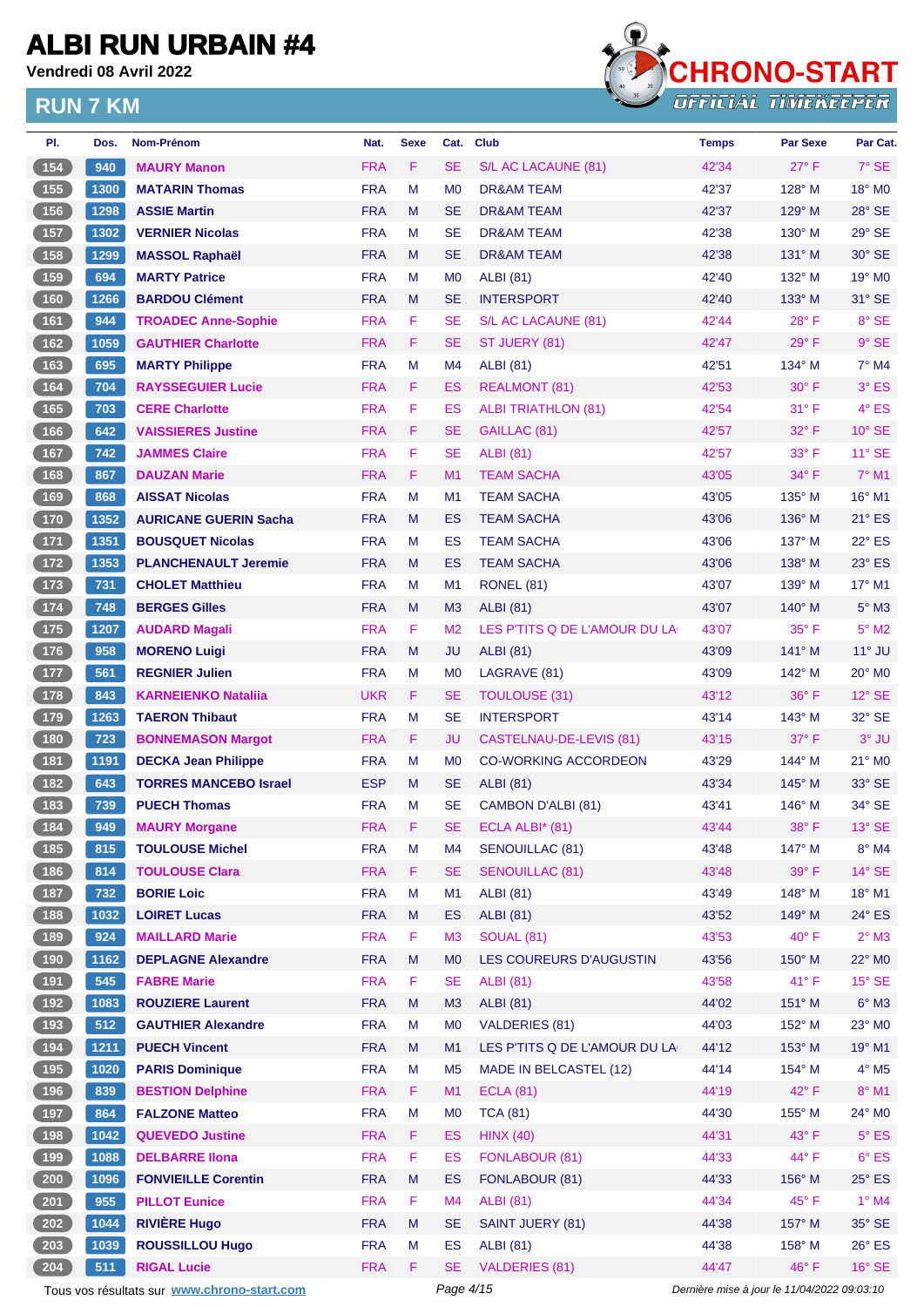**Vendredi 08 Avril 2022**



| PI.                 | Dos. | <b>Nom-Prénom</b>                           | Nat.       | <b>Sexe</b> | Cat.           | <b>Club</b>                        | <b>Temps</b>                                | <b>Par Sexe</b> | Par Cat.                  |
|---------------------|------|---------------------------------------------|------------|-------------|----------------|------------------------------------|---------------------------------------------|-----------------|---------------------------|
| 205                 | 671  | <b>LAFUENTE Olivier</b>                     | <b>FRA</b> | M           | M3             | <b>ALBI</b> (81)                   | 44'52                                       | $159^\circ$ M   | $7°$ M3                   |
| 206                 | 1051 | <b>ROUQUETTE Christophe</b>                 | <b>FRA</b> | M           | M <sub>2</sub> | <b>ALBI</b> (81)                   | 44'53                                       | $160^\circ$ M   | 18° M2                    |
| 207                 | 1373 | <b>LECOURTOIS Alexandra</b>                 | <b>FRA</b> | F           | M <sub>3</sub> | LES MÉGA RUN                       | 44'59                                       | $47^\circ$ F    | $3°$ M3                   |
| $208$               | 539  | <b>UNTERNEHR Anthony</b>                    | <b>FRA</b> | M           | <b>SE</b>      | ASSO ASSOCIATION LOISIRS MU        | 45'00                                       | $161^\circ$ M   | 36° SE                    |
| 209                 | 537  | <b>TAPUTU GUY Stéphanie</b>                 | <b>FRA</b> | F           | M1             | <b>ALBI</b> (81)                   | 45'02                                       | 48°F            | $9°$ M1                   |
| $210$               | 1194 | <b>LACOSTE Gregoire</b>                     | <b>FRA</b> | М           | M <sub>0</sub> | <b>CO-WORKING ACCORDEON</b>        | 45'07                                       | $162^\circ$ M   | 25° M0                    |
| $211$               | 1019 | <b>VIGNE Cyril</b>                          | <b>FRA</b> | M           | M <sub>2</sub> | CUNAC (81)                         | 45'09                                       | $163^\circ$ M   | 19° M2                    |
| $212$               | 1068 | <b>SECO Dario</b>                           | <b>FRA</b> | M           | M2             | <b>ALBI</b> (81)                   | 45'09                                       | $164^\circ$ M   | $20^\circ$ M <sub>2</sub> |
| 213                 | 1331 | --- Dossard Inconnu ---                     |            |             |                |                                    | 45'20                                       |                 |                           |
| $214$               | 1379 | <b>BIERNE Sandra</b>                        | <b>FRA</b> | F           | M <sub>1</sub> | OLYMPIQUE DE SALIES/USC ALB        | 45'20                                       | $49^{\circ}$ F  | $10^{\circ}$ M1           |
| $215$               | 933  | <b>BUARD Julie</b>                          | <b>FRA</b> | F           | M <sub>2</sub> | <b>MOUZIEYS TEULET (81)</b>        | 45'23                                       | $50^\circ$ F    | $6°$ M2                   |
| $216$               | 721  | <b>BARTHE Marion</b>                        | <b>FRA</b> | F           | M <sub>0</sub> | <b>ACLA ALBAN (81)</b>             | 45'25                                       | $51^{\circ}$ F  | $4^\circ$ MO              |
| $217$               | 963  | <b>MASSOC Nicolas</b>                       | <b>FRA</b> | M           | M1             | MAILHOC (81)                       | 45'27                                       | $165^\circ$ M   | 20° M1                    |
| $218$               | 1052 | <b>BIANCHI Catherine</b>                    | <b>FRA</b> | F           | M4             | TREVIEN (81)                       | 45'28                                       | 52° F           | $2^{\circ}$ M4            |
| 219                 | 854  | <b>BOUQUET-GAYRAUD Celine</b>               | <b>FRA</b> | F           | M <sub>0</sub> | <b>MOUZIEYS TEULET (81)</b>        | 45'33                                       | $53^\circ$ F    | $5^\circ$ MO              |
| $220$               | 782  | <b>VALLES Nathalie</b>                      | <b>FRA</b> | F           | M1             | <b>ALBI</b> (81)                   | 45'36                                       | $54^{\circ}$ F  | $11^{\circ}$ M1           |
| 221                 | 607  | <b>PERILHOU Louann</b>                      | <b>FRA</b> | F           | ES             | <b>TEAMEOS PATRIMOINE (81)</b>     | 45'42                                       | $55^{\circ}$ F  | $7^\circ$ ES              |
| 222                 | 1244 | <b>BENOUAICH Xavier</b>                     | <b>FRA</b> | М           | M <sub>2</sub> | BON PIED, BON ŒIL 1                | 45'50                                       | 166° M          | 21° M2                    |
| $223$               | 1278 | <b>DOMINGOS Philippe</b>                    | <b>FRA</b> | M           | M <sub>5</sub> | <b>LES MÉGA RUN</b>                | 45'51                                       | $167^\circ$ M   | $5^\circ$ M5              |
| 224                 | 1168 | <b>LARRAS Viviane</b>                       | <b>FRA</b> | F           | M <sub>2</sub> | LES COUREURS D'AUGUSTIN 2          | 45'53                                       | 56°F            | $7^\circ$ M2              |
| 225                 | 1000 | <b>BEZIAT Tom</b>                           | <b>FRA</b> | M           | JU             | <b>ALBI</b> (81)                   | 45'54                                       | $168^\circ$ M   | $12^{\circ}$ JU           |
| $226$               | 527  | <b>LOZANO Olivier</b>                       | <b>FRA</b> | M           | <b>SE</b>      | <b>ALBI</b> (81)                   | 45'55                                       | $169^\circ$ M   | 37° SE                    |
| 227                 | 1047 | <b>THIRIOT Alexandra</b>                    | <b>FRA</b> | F           | SE             | CARLUS (81)                        | 45'55                                       | $57^\circ$ F    | 17° SE                    |
| 228                 | 1048 | <b>TALBOT Mathieu</b>                       | <b>FRA</b> | M           | SE             | <b>ALBI</b> (81)                   | 45'55                                       | $170^\circ$ M   | 38° SE                    |
| 229                 | 587  | <b>VIGUIER GOURMANEL Isabelle</b>           | <b>FRA</b> | F           | M <sub>2</sub> | <b>MONTANS (81)</b>                | 45'56                                       | 58°F            | $8^\circ$ M2              |
| $230$               | 776  | <b>FLOUTARD Patrice</b>                     | <b>FRA</b> | М           | M <sub>0</sub> | POULAN POUZOLS (81)                | 45'57                                       | $171^\circ$ M   | 26° M0                    |
| $231$               | 1342 | <b>CAVAILLES Jerome</b>                     | <b>FRA</b> | M           | ES             | <b>CPAM (81)</b>                   | 45'59                                       | $172^\circ$ M   | 27° ES                    |
| 232                 | 759  | <b>DA ROCHA-CAVAILLES Salome</b>            | <b>FRA</b> | F           | JU             | ALBI (81)                          | 46'00                                       | $59^{\circ}$ F  | 4° JU                     |
| $233$               | 1004 | <b>FRESCHI Amandine</b>                     | <b>FRA</b> | F           | M <sub>0</sub> | <b>MONESTIES (81)</b>              | 46'05                                       | $60^{\circ}$ F  | $6^\circ$ MO              |
| 234                 | 1232 | <b>NUNES Sébastien</b>                      | <b>FRA</b> | M           | M1             | <b>GEO SUD OUEST "" LES GÉOMÈT</b> | 46'05                                       | $173^\circ$ M   | 21° M1                    |
| $\left( 235\right)$ |      | 1010 LABIT Julie                            | <b>FRA</b> | Æ           | <b>SE</b>      | CAMARES (12)                       | 46'06                                       | $61^{\circ}$ F  | 18° SE                    |
| 236                 | 912  | <b>DANIELI Guillaume</b>                    | <b>FRA</b> | M           | SE.            | <b>BUZET SUR TARN (31)</b>         | 46'09                                       | $174^\circ$ M   | 39° SE                    |
| $237$               | 1239 | <b>DOUAT Julien</b>                         | <b>FRA</b> | M           | M1             | BON PIED, BON ŒIL 2                | 46'14                                       | 175° M          | $22^{\circ}$ M1           |
| $238$               | 931  | <b>JEAN Patrick</b>                         | <b>FRA</b> | M           | M6             | <b>ALBI</b> (81)                   | 46'17                                       | $176^\circ$ M   | $2^{\circ}$ M6            |
| $\left( 239\right)$ | 686  | <b>CUSSOU Christophe</b>                    | <b>FRA</b> | M           | M1             | CADALEN (81)                       | 46'21                                       | 177° M          | $23^\circ$ M1             |
| $240$               | 503  | <b>KINDEL Célia</b>                         | <b>FRA</b> | F           | SE             | <b>ALBI</b> (81)                   | 46'21                                       | $62^{\circ}$ F  | 19° SE                    |
| 241                 | 1301 | <b>MASSOL Samuel</b>                        | <b>FRA</b> | M           | <b>SE</b>      | <b>DR&amp;AM TEAM</b>              | 46'23                                       | 178° M          | $40^\circ$ SE             |
| 242                 | 730  | <b>LAMARCHE Alix</b>                        | <b>FRA</b> | F           | SE             | <b>PAU (64)</b>                    | 46'24                                       | $63^\circ$ F    | 20° SE                    |
| $243$               | 999  | <b>BEZIAT Arnaud</b>                        | <b>FRA</b> | M           | M <sub>2</sub> | <b>ALBI</b> (81)                   | 46'24                                       | 179° M          | $22^{\circ}$ M2           |
| 244                 | 528  | <b>MAGNIN Thomas</b>                        | <b>FRA</b> | M           | SE             | <b>ALBI</b> (81)                   | 46'25                                       | 180° M          | 41° SE                    |
| 245                 | 755  | <b>FRANC Aurore</b>                         | <b>FRA</b> | F.          | JU             | <b>ALBI</b> (81)                   | 46'25                                       | $64^{\circ}$ F  | $5^\circ$ JU              |
| $246$               | 724  | <b>BIALCZYK Michael</b>                     | <b>FRA</b> | M           | M1             | FAYSSAC (81)                       | 46'26                                       | $181^\circ$ M   | 24° M1                    |
| 247                 | 1208 | <b>MEMINO Françoise</b>                     | <b>FRA</b> | F           | M <sub>3</sub> | LES P'TITS Q DE L'AMOUR DU LA      | 46'33                                       | $65^{\circ}$ F  | $4^\circ$ M3              |
| $248$               | 1062 | <b>LUGAN Martin</b>                         | <b>FRA</b> | M           | ES             | HBCA ALBI (81)                     | 46'33                                       | 182° M          | 28° ES                    |
| 249                 | 1070 | <b>FOURES Paul</b>                          | <b>FRA</b> | M           | ES.            | LE SEQUETSRE (81)                  | 46'34                                       | $183^\circ$ M   | $29°$ ES                  |
| $\overline{250}$    | 765  | <b>SORROCHE Olivier</b>                     | <b>FRA</b> | M           | M1             | DENAT (81)                         | 46'34                                       | $184^\circ$ M   | 25° M1                    |
| 251                 | 887  | <b>MARCINKIEWICZ Olivia</b>                 | <b>FRA</b> | F.          | ES             | <b>TOULOUSE LAUTREC (81)</b>       | 46'37                                       | $66^{\circ}$ F  | $8^\circ$ ES              |
| $252$               | 849  | <b>LE BRENN Alexandre</b>                   | <b>FRA</b> | M           | SE             | LAGRAVE (81)                       | 46'38                                       | 185° M          | 42° SE                    |
| $\left( 253\right)$ | 1240 | <b>NGUYEN Gisèle</b>                        | <b>FRA</b> | F           | SE.            | BON PIED, BON ŒIL 2                | 46'40                                       | $67^\circ$ F    | $21^\circ$ SE             |
| 254                 | 1245 | <b>CUSUMANO Clémence</b>                    | <b>FRA</b> | F           | SE.            | BON PIED, BON ŒIL 1                | 46'41                                       | 68°F            | 22° SE                    |
| 255                 | 772  | PEREIRA NUNES RODRIGO Emeline FRA           |            | F           | <b>SE</b>      | <b>ALBI</b> (81)                   | 46'46                                       | $69^{\circ}$ F  | $23^\circ$ SE             |
|                     |      | Tous vos résultats sur www.chrono-start.com |            |             | Page 5/15      |                                    | Dernière mise à jour le 11/04/2022 09:03:10 |                 |                           |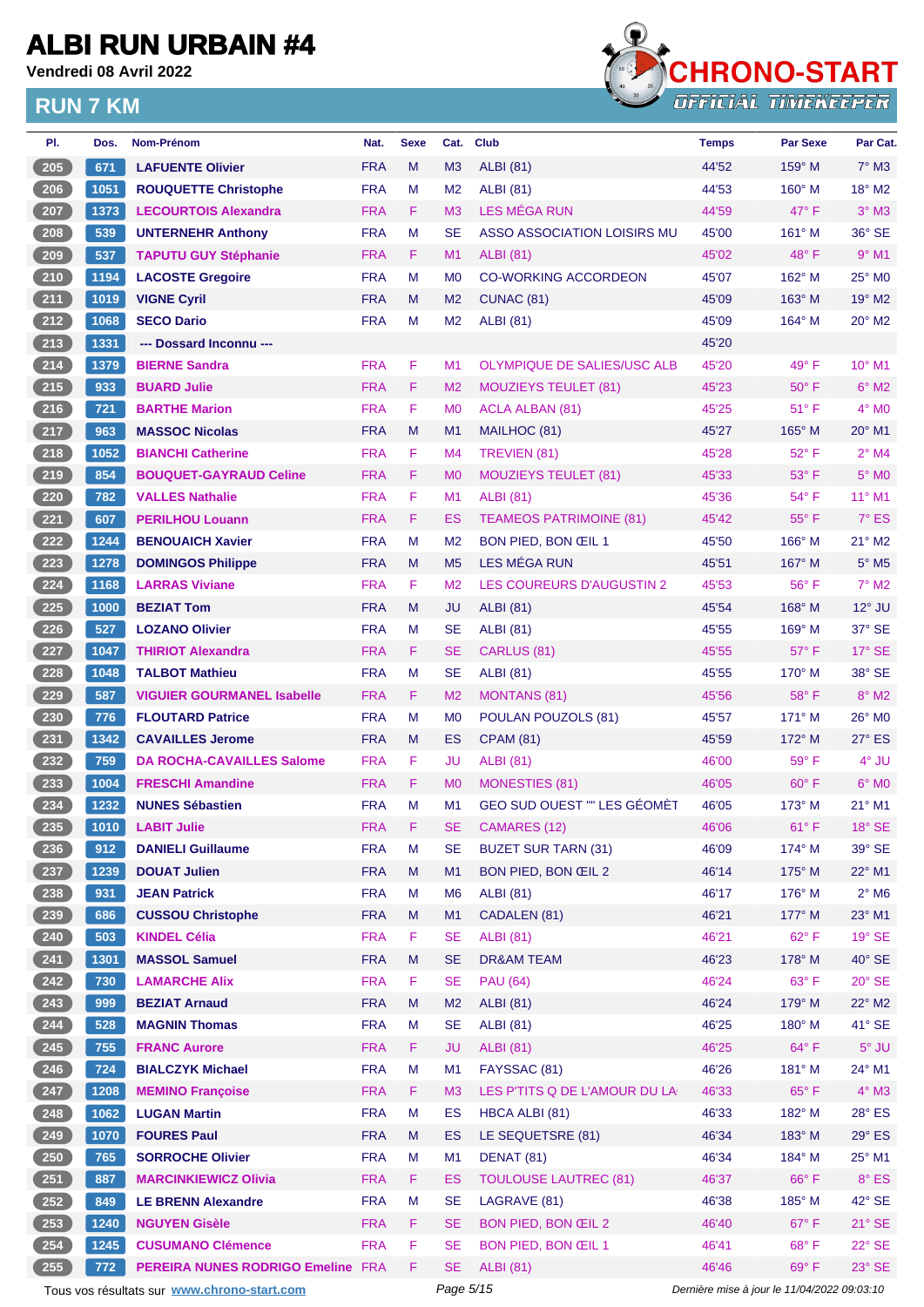**Vendredi 08 Avril 2022**



| PI.              | Dos. | Nom-Prénom                                  | Nat.       | <b>Sexe</b> | Cat.           | Club                               | <b>Temps</b>                                | <b>Par Sexe</b> | Par Cat.            |
|------------------|------|---------------------------------------------|------------|-------------|----------------|------------------------------------|---------------------------------------------|-----------------|---------------------|
| 256              | 636  | <b>BEZIADE Gwenaelle</b>                    | <b>FRA</b> | F           | M <sub>0</sub> | TERSSAC (81)                       | 46'47                                       | $70^\circ$ F    | 7° M0               |
| 257              | 662  | <b>TARROUX Sandrine</b>                     | <b>FRA</b> | F           | M <sub>2</sub> | <b>GROUPE VMS (81)</b>             | 46'51                                       | $71^{\circ}$ F  | $9°$ M2             |
| 258              | 945  | <b>HANNAUX Virginie</b>                     | <b>FRA</b> | F           | SE             | <b>COLOMIERS (31)</b>              | 46'52                                       | $72^{\circ}$ F  | 24° SE              |
| 259              | 857  | <b>ANDRIEUX Nathalie</b>                    | <b>FRA</b> | F           | M <sub>0</sub> | CUNAC <sub>(81)</sub>              | 46'52                                       | $73^\circ$ F    | 8° MO               |
| 260              | 1375 | <b>PIASZCZYK Agata</b>                      | <b>POL</b> | F           | M1             | FFME ESCAPADE CLUB ALBI (81)       | 46'57                                       | 74° F           | 12° M1              |
| 261              | 975  | <b>LAGARRIGUE Patrick</b>                   | <b>FRA</b> | M           | M4             | <b>ALBI</b> (81)                   | 46'58                                       | $186^\circ$ M   | $9°$ M4             |
| 262              | 928  | <b>LAGREZE Matthieu</b>                     | <b>FRA</b> | M           | <b>SE</b>      | <b>ALBI</b> (81)                   | 47'00                                       | $187^\circ$ M   | $43^\circ$ SE       |
| 263              | 1193 | <b>WOLFF Antoine</b>                        | <b>FRA</b> | M           | M <sub>0</sub> | <b>CO-WORKING ACCORDEON</b>        | 47'02                                       | $188^\circ$ M   | 27° M0              |
| 264              | 1235 | <b>MARTINUZ Guilhem</b>                     | <b>FRA</b> | M           | M <sub>0</sub> | GEO SUD OUEST "" LES GÉOMÈT        | 47'07                                       | 189° M          | 28° MO              |
| 265              | 633  | <b>ALQUIER Frédéric</b>                     | <b>FRA</b> | M           | SE             | LAPEROUSE (81)                     | 47'08                                       | $190^\circ$ M   | 44° SE              |
| $\overline{266}$ | 550  | <b>LEMAITRE Christophe</b>                  | <b>FRA</b> | M           | M <sub>2</sub> | CASTRES (81)                       | 47'09                                       | $191^\circ$ M   | 23° M2              |
| 267              | 856  | <b>PASSEFOND-BOREL Sandy</b>                | <b>FRA</b> | F           | M <sub>1</sub> | <b>SAINT JUERY (81)</b>            | 47'14                                       | $75^{\circ}$ F  | 13° M1              |
| 268              | 1082 | <b>PICARD Marie</b>                         | <b>FRA</b> | F           | M <sub>0</sub> | <b>ALBI</b> (81)                   | 47'16                                       | $76^{\circ}$ F  | $9°$ MO             |
| 269              | 1234 | <b>LATGE Jérémie</b>                        | <b>FRA</b> | M           | M <sub>0</sub> | <b>GEO SUD OUEST "" LES GÉOMÈT</b> | 47'16                                       | 192° M          | 29° M0              |
| 270              | 951  | <b>BARRAU Martine</b>                       | <b>FRA</b> | F           | M4             | S/L USCA LESCURE (81)              | 47'17                                       | $77^\circ$ F    | $3^\circ$ M4        |
| 271              | 921  | <b>NUTTMAN Matthew</b>                      | <b>GBR</b> | M           | SE             | SAINT JUERY (81)                   | 47'17                                       | 193° M          | 45° SE              |
| 272              | 740  | <b>LIEBIG Pierre</b>                        | <b>FRA</b> | M           | M <sub>2</sub> | <b>ALBI</b> (81)                   | 47'17                                       | $194^\circ$ M   | 24° M2              |
| 273              | 617  | <b>BOYER Aurélien</b>                       | <b>FRA</b> | M           | M <sub>0</sub> | <b>VERDIER (81)</b>                | 47'21                                       | $195^\circ$ M   | 30° M0              |
| $274$            | 1212 | <b>SOMEN Florent</b>                        | <b>FRA</b> | M           | M <sub>0</sub> | LES P'TITS Q DE L'AMOUR DU LA      | 47'22                                       | $196^\circ$ M   | $31^\circ$ MO       |
| 275              | 625  | <b>JAVOY Marianne</b>                       | <b>FRA</b> | F           | SЕ             | MADELEINE (81)                     | 47'23                                       | $78^\circ$ F    | $25^\circ$ SE       |
| 276              | 997  | <b>DOS SANTOS Sophie</b>                    | <b>FRA</b> | F           | M1             | <b>MONTAUBAN (82)</b>              | 47'24                                       | $79^\circ$ F    | $14^{\circ}$ M1     |
| 277              | 1330 | <b>FURMANIK Sylviane</b>                    | <b>FRA</b> | F           | M <sub>2</sub> | <b>OLYMPIQUE DE SALIES/USC ALB</b> | 47'26                                       | $80^\circ$ F    | 10° M2              |
| 278              | 791  | <b>RAMON Gézéline</b>                       | <b>FRA</b> | F           | M <sub>2</sub> | <b>ALBI</b> (81)                   | 47'30                                       | $81^\circ$ F    | 11° M2              |
| 279              | 677  | <b>CAILLAVA William</b>                     | <b>FRA</b> | М           | M <sub>4</sub> | AUSSAC (81)                        | 47'32                                       | 197° M          | 10° M4              |
| 280              | 725  | <b>GIRARD Chloé</b>                         | <b>FRA</b> | F           | ES             | <b>AURIAC-LAGAST (12)</b>          | 47'37                                       | 82°F            | $9°$ ES             |
| 281              | 726  | <b>BOUSQUET Sabrina</b>                     | <b>FRA</b> | F           | ES             | <b>VILLEFRANCHE DE PANAT (12)</b>  | 47'38                                       | $83^\circ$ F    | $10^{\circ}$ ES     |
| 282              | 1261 | <b>BLANC Mélanie</b>                        | <b>FRA</b> | F           | SE             | <b>INTERSPORT</b>                  | 47'38                                       | 84°F            | 26° SE              |
| 283              | 590  | <b>GUISCHET Jean Eric</b>                   | <b>FRA</b> | М           | M <sub>6</sub> | <b>ALBI</b> (81)                   | 47'40                                       | 198° M          | $3°$ M <sub>6</sub> |
|                  | 1186 |                                             | <b>FRA</b> | M           | M1             | <b>BNI OCCITANIE</b>               | 47'40                                       | 199° M          | 26° M1              |
| 284<br>285       |      | <b>DIOGO Remy</b>                           | <b>FRA</b> | F           |                |                                    |                                             | 85°F            | 27° SE              |
|                  | 696  | <b>MALATERRE Audrey</b>                     |            | F           | SE             | <b>ASSAC (81)</b>                  | 47'45                                       |                 |                     |
| 286              | 619  | <b>AGOSTA Louna</b>                         | <b>FRA</b> |             | ES             | <b>VERDIER (81)</b>                | 47'51                                       | $86^\circ$ F    | $11^\circ$ ES       |
| 287              | 938  | <b>GRANIER Marion</b>                       | <b>FRA</b> | F           | SЕ             | <b>BRENS (81)</b>                  | 47'52                                       | 87°F            | 28° SE              |
| 288              | 830  | <b>MEDAN Jean-Pierre</b>                    | <b>FRA</b> | ${\sf M}$   | M <sub>6</sub> | CA BALMA (31)                      | 47'57                                       | $200^\circ$ M   | $4^\circ$ M6        |
| 289              | 1338 | <b>PARENT Sarah</b>                         | <b>FRA</b> | F           | ES             | <b>CPAM (81)</b>                   | 47'58                                       | 88°F            | $12^{\circ}$ ES     |
| 290              | 554  | <b>BERNAT Julie</b>                         | <b>FRA</b> | F           | <b>SE</b>      | <b>ALBI</b> (81)                   | 48'00                                       | 89°F            | 29° SE              |
| 291              | 553  | <b>FOULCHE Benoît</b>                       | <b>FRA</b> | M           | M <sub>1</sub> | <b>ALBI (81)</b>                   | 48'01                                       | 201° M          | 27° M1              |
| 292              | 1285 | <b>MARTINS Corentin</b>                     | <b>FRA</b> | M           | M <sub>3</sub> | <b>TEAMEOS PATRIMOINE</b>          | 48'02                                       | 202° M          | $8^\circ$ M3        |
| 293              | 729  | <b>MARCELLINO Pauline</b>                   | <b>FRA</b> | F           | M <sub>0</sub> | <b>ALBI (81)</b>                   | 48'04                                       | $90^\circ$ F    | 10° M0              |
| 294              | 838  | <b>CORBIÈRE Maélys</b>                      | <b>FRA</b> | F           | JU             | TEILLET (81)                       | 48'06                                       | $91^{\circ}$ F  | $6^{\circ}$ JU      |
| 295              | 651  | <b>TUTARD Emmanuelle</b>                    | <b>FRA</b> | F           | M4             | E. C. SARTROUVILLE (95)            | 48'07                                       | 92°F            | $4^\circ$ M4        |
| 296              | 705  | <b>CORTESE RIGAUD Angélique</b>             | <b>FRA</b> | F           | M <sub>0</sub> | <b>CUNAC (81)</b>                  | 48'10                                       | 93° F           | 11° MO              |
| 297              | 908  | <b>BUTTERS Hannah</b>                       | <b>GBR</b> | F           | <b>SE</b>      | PAMPELONNE (81)                    | 48'13                                       | 94° F           | 30° SE              |
| 298              | 859  | <b>GUERIN-GONZALEZ Jucidaël</b>             | <b>FRA</b> | M           | M <sub>2</sub> | PUYGOUZON (81)                     | 48'15                                       | 203° M          | $25^\circ$ M2       |
| 299              | 684  | <b>SIRE Severine</b>                        | <b>FRA</b> | F           | M <sub>2</sub> | CADALEN (81)                       | 48'18                                       | 95°F            | $12^{\circ}$ M2     |
| 300              | 1265 | <b>IRIGOYEN Marion</b>                      | <b>FRA</b> | F           | M <sub>0</sub> | <b>INTERSPORT</b>                  | 48'18                                       | 96°F            | 12° MO              |
| 301              | 635  | <b>DUCHANOY Muriel</b>                      | <b>FRA</b> | F           | <b>SE</b>      | LAPEROUSE (81)                     | 48'21                                       | $97^\circ$ F    | 31° SE              |
| 302              | 632  | <b>AUGUSTO Grégory</b>                      | <b>FRA</b> | M           | <b>SE</b>      | LAPEROUSE (81)                     | 48'22                                       | 204° M          | $46^\circ$ SE       |
| 303              | 1204 | <b>RAYNAUD Julien</b>                       | <b>FRA</b> | M           | M <sub>0</sub> | <b>TEAM AGENCERIE</b>              | 48'23                                       | 205° M          | 32° MO              |
| 304              | 506  | <b>GALAUP Richard</b>                       | <b>FRA</b> | M           | M <sub>0</sub> | <b>LABRUGUIERE (81)</b>            | 48'25                                       | 206° M          | $33^\circ$ MO       |
| 305              | 863  | <b>CAPPIELLO Sophie</b>                     | <b>FRA</b> | F           | M4             | CA BIRAC (82)                      | 48'27                                       | 98° F           | $5^\circ$ M4        |
| 306              | 984  | <b>SAUVAGEON Jean-Marie</b>                 | <b>FRA</b> | M           | M <sub>2</sub> | <b>COUFOULEUX (81)</b>             | 48'28                                       | 207° M          | 26° M2              |
|                  |      | Tous vos résultats sur www.chrono-start.com |            |             | Page 6/15      |                                    | Dernière mise à jour le 11/04/2022 09:03:10 |                 |                     |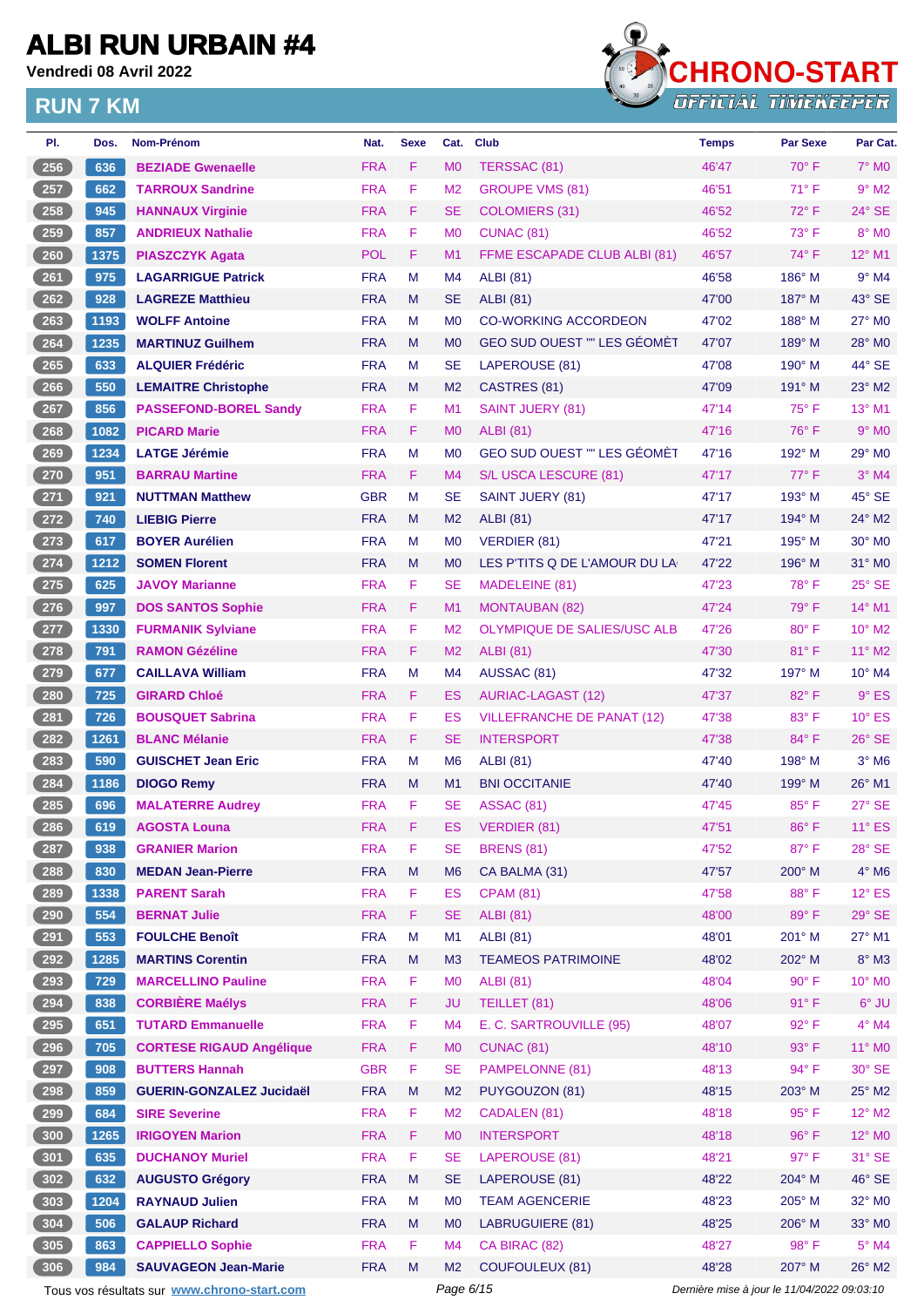**Vendredi 08 Avril 2022**



| PI.              | Dos. | <b>Nom-Prénom</b>                           | Nat.       | <b>Sexe</b> | Cat.           | <b>Club</b>                     | <b>Temps</b>                                | Par Sexe        | Par Cat.        |
|------------------|------|---------------------------------------------|------------|-------------|----------------|---------------------------------|---------------------------------------------|-----------------|-----------------|
| 307              | 760  | <b>SAUVAGEON Patricia</b>                   | <b>FRA</b> | F           | M <sub>3</sub> | COUFOULEUX (81)                 | 48'28                                       | 99° F           | $5^\circ$ M3    |
| 308              | 793  | <b>LECOURTOIS Thelma</b>                    | <b>FRA</b> | F           | <b>SE</b>      | <b>ALBI</b> (81)                | 48'33                                       | $100^\circ$ F   | 32° SE          |
| 309              | 1049 | <b>PRIME Nathan</b>                         | <b>FRA</b> | M           | ES             | <b>HBCA (81)</b>                | 48'33                                       | $208^\circ$ M   | $30^\circ$ ES   |
| 310              | 923  | <b>LARGET Alexane</b>                       | <b>FRA</b> | F           | <b>SE</b>      | <b>TOULOUSE (31)</b>            | 48'34                                       | $101^\circ$ F   | 33° SE          |
| (311)            | 977  | <b>NGUYEN Emilie</b>                        | <b>FRA</b> | F           | <b>SE</b>      | <b>TOURNEFEUILLE (31)</b>       | 48'34                                       | $102^{\circ}$ F | 34° SE          |
| $\boxed{312}$    | 1012 | <b>LANNEAU Pauline</b>                      | <b>FRA</b> | F           | <b>SE</b>      | <b>TOULOUSE (31)</b>            | 48'35                                       | $103^\circ$ F   | 35° SE          |
| $\frac{313}{ }$  | 937  | <b>CANIVENC Laurent</b>                     | <b>FRA</b> | M           | M <sub>3</sub> | <b>MARSSAC SUR TARN (81)</b>    | 48'36                                       | 209° M          | $9°$ M3         |
| 314              | 936  | <b>VIEUSSES Sabrina</b>                     | <b>FRA</b> | F           | M1             | ALBI FREE RUNNING (81)          | 48'36                                       | $104^\circ$ F   | 15° M1          |
| (315)            | 1060 | <b>CHESNE Thibaut</b>                       | <b>FRA</b> | M           | M <sub>1</sub> | <b>ALBI</b> (81)                | 48'36                                       | $210^\circ$ M   | 28° M1          |
| 316              | 906  | <b>GARCIN Mylene</b>                        | <b>FRA</b> | F           | <b>SE</b>      | <b>ALBI (81)</b>                | 48'37                                       | $105^{\circ}$ F | 36° SE          |
| 317              | 689  | <b>BOUBINET Sandra</b>                      | <b>FRA</b> | F           | M1             | S/L US CARMAUX (81)             | 48'37                                       | $106^\circ$ F   | 16° M1          |
| 318              | 1361 | <b>MALAVAL Charlotte</b>                    | <b>FRA</b> | F           | <b>SE</b>      | <b>ALBI (81)</b>                | 48'37                                       | $107^\circ$ F   | 37° SE          |
| (319)            | 1343 | <b>NOUALS Caroline</b>                      | <b>FRA</b> | F           | ES             | <b>CPAM (81)</b>                | 48'37                                       | $108^\circ$ F   | $13^\circ$ ES   |
| 320              | 1219 | <b>NTAMACK Emile</b>                        | <b>FRA</b> | М           | M <sub>3</sub> | <b>TEAMEOS 2 PATRIMOINE</b>     | 48'38                                       | $211^\circ$ M   | $10^{\circ}$ M3 |
| 321              | 1222 | <b>VIARS Sébastien</b>                      | <b>FRA</b> | M           | M <sub>3</sub> | <b>TEAMEOS 2 PATRIMOINE</b>     | 48'42                                       | $212^{\circ}$ M | $11^{\circ}$ M3 |
| $322$            | 1286 | <b>BOUCHET Christophe</b>                   | <b>FRA</b> | М           | M <sub>3</sub> | <b>TEAMEOS PATRIMOINE</b>       | 48'43                                       | $213^\circ$ M   | 12° M3          |
| 323              | 1221 | <b>BARTHE Nicolas</b>                       | <b>FRA</b> | M           | M <sub>3</sub> | <b>TEAMEOS 2 PATRIMOINE</b>     | 48'43                                       | $214^\circ$ M   | $13^\circ$ M3   |
| 324              | 851  | <b>LACHAMBRE Manon</b>                      | <b>FRA</b> | F           | <b>SE</b>      | <b>ALBI FREE RUNNING (81)</b>   | 48'43                                       | 109° F          | 38° SE          |
| $\overline{325}$ | 1260 | <b>IMART Justine</b>                        | <b>FRA</b> | F           | <b>SE</b>      | <b>SCA FEMININ 2</b>            | 48'45                                       | $110^{\circ}$ F | 39° SE          |
| $326$            | 559  | <b>LEVESQUES Cassandre</b>                  | <b>FRA</b> | F           | <b>SE</b>      | PORTET-SUR-GARONNE (31)         | 48'46                                       | $111^\circ F$   | $40^\circ$ SE   |
| 327              | 1252 | <b>NIETO Lucyle</b>                         | <b>FRA</b> | F           | <b>SE</b>      | <b>SCA FEMININ</b>              | 48'46                                       | $112^{\circ}$ F | 41° SE          |
| 328              | 1007 | <b>FERRIERES Laurent</b>                    | <b>FRA</b> | M           | M <sub>2</sub> | <b>LESCURE ALBIGEOIS (81)</b>   | 48'48                                       | 215° M          | $27^\circ$ M2   |
| $\frac{329}{ }$  | 913  | <b>RIGAUD Alexia</b>                        | <b>FRA</b> | F           | M <sub>0</sub> | ALBI (81)                       | 48'50                                       | $113^\circ$ F   | 13° MO          |
| $330$            | 844  | <b>SENAUD Alix</b>                          | <b>FRA</b> | F           | <b>SE</b>      | <b>SAINT JUERY (81)</b>         | 48'52                                       | $114^{\circ}$ F | 42° SE          |
| 331              | 1046 | <b>PAULIN ROUSSALY Marine</b>               | <b>FRA</b> | F           | <b>SE</b>      | <b>BLAYE LES MINES (81)</b>     | 48'54                                       | $115^{\circ}$ F | 43° SE          |
| 332              | 547  | <b>PAILLOUS Valérie</b>                     | <b>FRA</b> | F           | M <sub>3</sub> | <b>ALBI</b> (81)                | 48'54                                       | $116^{\circ}$ F | $6^\circ$ M3    |
| $\frac{333}{ }$  | 1017 | <b>FRIGOUL Emilie</b>                       | <b>FRA</b> | F           | <b>SE</b>      | LESCURE D ALBIGEOIS (81)        | 48'56                                       | $117^\circ$ F   | 44° SE          |
| 334              | 797  | <b>FABRE Thomas</b>                         | <b>FRA</b> | M           | <b>SE</b>      | <b>ALBI</b> (81)                | 48'56                                       | $216^\circ$ M   | 47° SE          |
| 335              | 716  | <b>MAYA Dommain</b>                         | <b>FRA</b> | F.          | M <sub>2</sub> | COURRIS (81)                    | 48'56                                       | $118^\circ$ F   | 13° M2          |
| 336              | 775  | <b>CAVAILLES Justin</b>                     | <b>FRA</b> | М           | <b>SE</b>      | LE FRAYSSE (81)                 | 48'58                                       | $217^\circ$ M   | 48° SE          |
| 337              | 509  | <b>WALDRON Brendon</b>                      | <b>FRA</b> | M           | M <sub>4</sub> | <b>VILLEFRANCHE D'ALBI (81)</b> | 48'59                                       | $218^\circ$ M   | $11^{\circ}$ M4 |
| 338              | 845  | <b>BLANC Jade</b>                           | <b>FRA</b> | F           | <b>SE</b>      | <b>CROSSFIT ALBI (81)</b>       | 49'00                                       | 119° F          | 45° SE          |
| $339$            | 858  | <b>GUERIN-GONZALEZ Cécile</b>               | <b>FRA</b> | F           | M1             | S/L USC ALBI (81)               | 49'01                                       | $120^\circ$ F   | $17^{\circ}$ M1 |
| 340              | 860  | <b>GEZE Yazmin</b>                          | <b>MEX</b> | F           | M <sub>0</sub> | PUYGOUZON (81)                  | 49'02                                       | $121^\circ$ F   | 14° MO          |
| 341              | 1008 | <b>PUECH Sandrine</b>                       | <b>FRA</b> | F           | M <sub>3</sub> | <b>LESCURE ALBIGEOIS (81)</b>   | 49'03                                       | 122°F           | $7^\circ$ M3    |
| 342              | 891  | <b>CARLIER Antoine</b>                      | <b>FRA</b> | M           | ES             | <b>TOULOUSE LAUTREC (81)</b>    | 49'03                                       | 219° M          | $31^\circ$ ES   |
| 343              | 544  | <b>BOUSQUET Mathilde</b>                    | <b>FRA</b> | F.          | <b>SE</b>      | <b>ALBI</b> (81)                | 49'05                                       | $123^\circ$ F   | 46° SE          |
| $344$            | 678  | <b>BOIREAU Noémie</b>                       | <b>FRA</b> | F           | <b>SE</b>      | CARMAUX (81)                    | 49'06                                       | $124^{\circ}$ F | 47° SE          |
| 345              | 1306 | <b>GASC Delphine</b>                        | <b>FRA</b> | F           | M <sub>0</sub> | <b>PHODE</b>                    | 49'08                                       | $125^\circ$ F   | $15^{\circ}$ MO |
| 346              | 1163 | <b>MICHEL Xavier</b>                        | <b>FRA</b> | M           | M <sub>1</sub> | LES COUREURS D'AUGUSTIN         | 49'10                                       | 220° M          | 29° M1          |
| $\frac{347}{2}$  | 709  | <b>DOUCET Céline</b>                        | <b>FRA</b> | F.          | M1             | PUYGOUZON (81)                  | 49'11                                       | $126^\circ$ F   | 18° M1          |
| 348              | 1009 | <b>BARCLAY Isabelle</b>                     | <b>FRA</b> | F           | M <sub>2</sub> | SAINT-SULPICE (81)              | 49'12                                       | $127^\circ$ F   | 14° M2          |
| 349              | 670  | <b>BOLZAN Sonia</b>                         | <b>FRA</b> | F           | M <sub>3</sub> | <b>ALBI</b> (81)                | 49'16                                       | 128°F           | $8^\circ$ M3    |
| 350              | 1209 | <b>VARENE Marie-Pierre</b>                  | <b>FRA</b> | F           | M <sub>3</sub> | LES P'TITS Q DE L'AMOUR DU LA   | 49'20                                       | $129^\circ$ F   | $9°$ M3         |
| 351              | 666  | <b>HOURIEZ Céline</b>                       | <b>FRA</b> | F           | M1             | DENAT (81)                      | 49'20                                       | $130^\circ$ F   | 19° M1          |
| 352              | 665  | <b>LABORIE Béatrice</b>                     | <b>FRA</b> | F           | M <sub>0</sub> | DENAT (81)                      | 49'20                                       | $131^\circ$ F   | 16° MO          |
| 353              | 702  | <b>GORSSE Carine</b>                        | <b>FRA</b> | F           | M <sub>2</sub> | <b>ALBI</b> (81)                | 49'25                                       | 132° F          | 15° M2          |
| 354              | 707  | <b>MAEGHT Lucas</b>                         | <b>FRA</b> | М           | ES             | CARMAUX (81)                    | 49'25                                       | 221° M          | 32° ES          |
| $\frac{355}{2}$  | 1307 | <b>LAUR Jean Claude</b>                     | <b>FRA</b> | M           | M <sub>3</sub> | MADELEINE (81)                  | 49'30                                       | 222° M          | $14^{\circ}$ M3 |
| 356              | 1205 | <b>MATHIEU Lea</b>                          | <b>FRA</b> | F           | <b>SE</b>      | <b>TEAM AGENCERIE</b>           | 49'32                                       | $133^\circ$ F   | 48° SE          |
| 357              | 861  | <b>BOURNICHON Céline</b>                    | <b>FRA</b> | F           | M <sub>0</sub> | PUYGOUZON (81)                  | 49'34                                       | 134° F          | 17° MO          |
|                  |      | Tous vos résultats sur www.chrono-start.com |            |             | Page 7/15      |                                 | Dernière mise à jour le 11/04/2022 09:03:10 |                 |                 |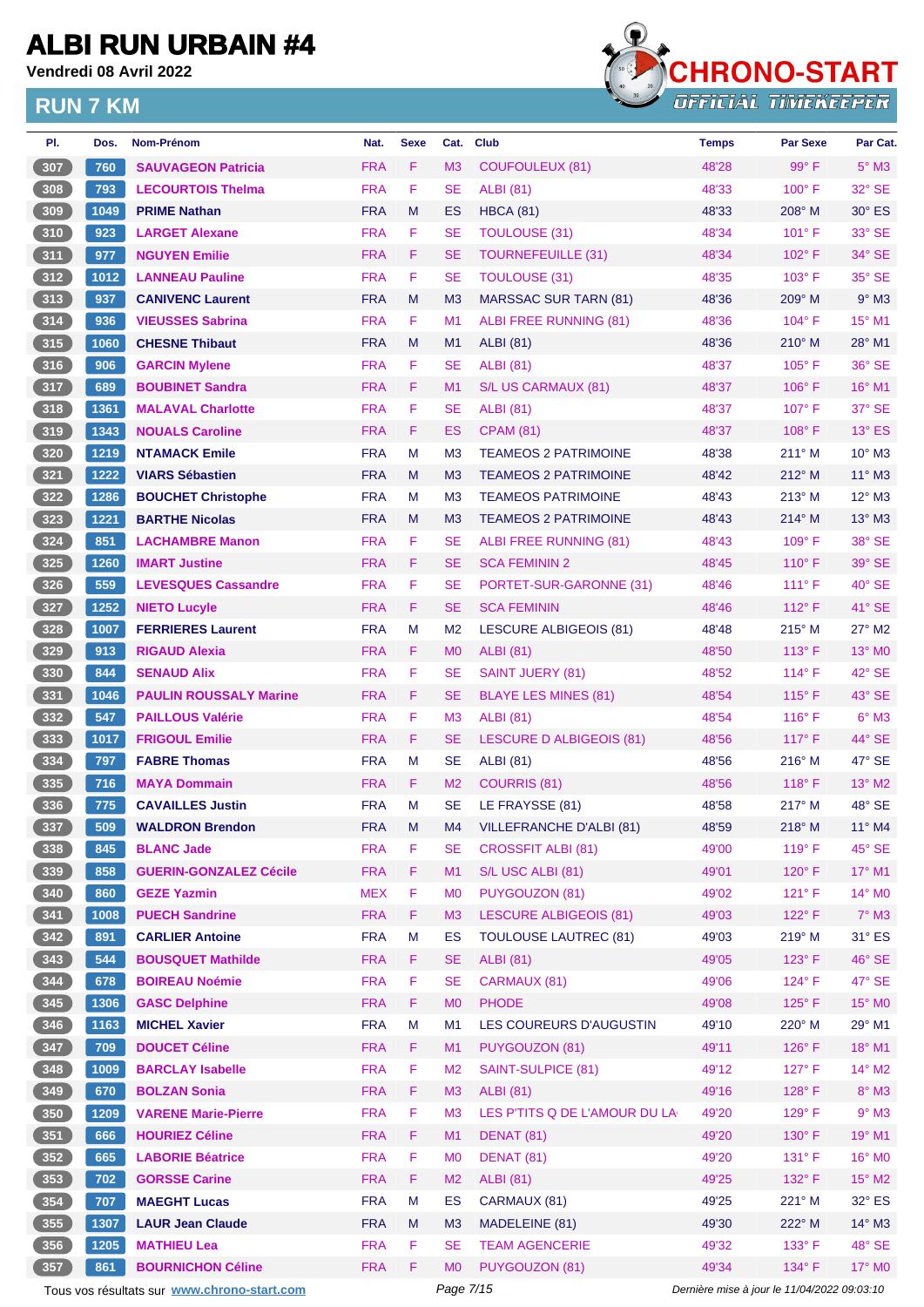**Vendredi 08 Avril 2022**

### **RUN 7 KM**



| PI.             | Dos. | <b>Nom-Prénom</b>           | Nat.       | <b>Sexe</b> | Cat.           | <b>Club</b>                       | <b>Temps</b> | <b>Par Sexe</b> | Par Cat.        |
|-----------------|------|-----------------------------|------------|-------------|----------------|-----------------------------------|--------------|-----------------|-----------------|
| 358             | 582  | <b>PAREDES Emilie</b>       | <b>FRA</b> | F           | M1             | TERSSAC (81)                      | 49'44        | $135^\circ$ F   | $20^\circ$ M1   |
| 359             | 514  | <b>GIBERT Severine</b>      | <b>FRA</b> | F           | M <sub>2</sub> | <b>OSSEN (65)</b>                 | 49'44        | $136^\circ$ F   | 16° M2          |
| 360             | 869  | <b>DELMAS Emilie</b>        | <b>FRA</b> | F.          | M <sub>0</sub> | <b>TEAMEOS PATRIMOINE (81)</b>    | 49'45        | $137^\circ$ F   | 18° MO          |
| 361             | 513  | <b>GIBERT Vincent</b>       | <b>FRA</b> | M           | M <sub>1</sub> | <b>OSSEN (65)</b>                 | 49'45        | 223° M          | 30° M1          |
| 362             | 986  | <b>MICHANOL Virginie</b>    | <b>FRA</b> | F.          | M <sub>0</sub> | MC DO ALBI (81)                   | 49'45        | $138^\circ$ F   | $19^\circ$ MO   |
| 363             | 1195 | <b>FRAGA Laure</b>          | <b>FRA</b> | F           | M <sub>0</sub> | <b>LES BLAYOUS!</b>               | 49'46        | 139° F          | 20° MO          |
| 364             | 885  | <b>LACAN Christine</b>      | <b>FRA</b> | F           | ES             | <b>CLAUDE BERNARD (81)</b>        | 49'46        | $140^\circ$ F   | $14^{\circ}$ ES |
| 365             | 682  | <b>BOLDRON Candice</b>      | <b>FRA</b> | F           | M <sub>1</sub> | PARISOT (81)                      | 49'47        | $141^\circ$ F   | $21^{\circ}$ M1 |
| 366             | 853  | <b>DOUCET Elena</b>         | <b>FRA</b> | F           | <b>SE</b>      | <b>AVIRON CLUB ALBIGEOIS (81)</b> | 49'48        | $142^\circ$ F   | 49° SE          |
| 367             | 663  | <b>LAGER Romain</b>         | <b>FRA</b> | M           | <b>SE</b>      | <b>TOULOUSE (31)</b>              | 49'50        | $224^{\circ}$ M | 49° SE          |
| 368             | 978  | <b>BROCHET Elodie</b>       | <b>FRA</b> | F.          | M <sub>1</sub> | <b>LISLE SUR TARN (81)</b>        | 49'53        | $143^\circ$ F   | 22° M1          |
| 369             | 710  | <b>GUY Marine</b>           | <b>FRA</b> | F           | M <sub>0</sub> | S/L US CARMAUX (81)               | 49'57        | 144°F           | $21^\circ$ MO   |
| 370             | 753  | <b>MEAUX Romain</b>         | <b>FRA</b> | M           | M <sub>0</sub> | <b>ALBI</b> (81)                  | 50'00        | 225° M          | $34^\circ$ MO   |
| 371             | 1354 | <b>GIRARDELLI Francois</b>  | <b>FRA</b> | М           | ES             | <b>CPAM (81)</b>                  | 50'04        | $226^\circ$ M   | 33° ES          |
| $\frac{372}{ }$ | 1092 | <b>MUNOZ Vincent</b>        | <b>FRA</b> | M           | ES             | FONLABOUR (81)                    | 50'04        | 227° M          | 34° ES          |
| $373$           | 1095 | <b>CHAPEAU Jordan</b>       | <b>FRA</b> | M           | ES             | FONLABOUR (81)                    | 50'05        | $228^\circ$ M   | 35° ES          |
| 374             | 650  | <b>DOMERGUE Sébastien</b>   | <b>FRA</b> | M           | M <sub>0</sub> | GIROUSSENS (81)                   | 50'07        | $229^\circ$ M   | 35° MO          |
| $375$           | 956  | <b>GOMEZ Vincent</b>        | <b>FRA</b> | М           | M <sub>1</sub> | RIVIERES (81)                     | 50'07        | $230^\circ$ M   | 31° M1          |
| 376             | 954  | <b>GOMEZ Julie</b>          | <b>FRA</b> | F.          | M <sub>1</sub> | S/L ATHLE BRENS GAILLAC (81)      | 50'08        | $145^\circ$ F   | 23° M1          |
| 377             | 1277 | <b>ROUQUETTE Sébastien</b>  | <b>FRA</b> | M           | M <sub>1</sub> | LES MÉGA RUN                      | 50'08        | 231° M          | 32° M1          |
| 378             | 880  | <b>BROY Fanny</b>           | <b>FRA</b> | F.          | M1             | <b>CPAM (81)</b>                  | 50'10        | $146^\circ$ F   | 24° M1          |
| 379             | 852  | <b>KORCZAK Nadège</b>       | <b>FRA</b> | F.          | M <sub>1</sub> | CASTRES (81)                      | 50'11        | 147° F          | 25° M1          |
| 380             | 1180 | <b>GAUJAL-LANDES Julie</b>  | <b>FRA</b> | F           | <b>SE</b>      | <b>LES INDESTRUCTIBLES</b>        | 50'15        | $148^\circ$ F   | $50^\circ$ SE   |
| 381             | 1404 | <b>BOISSÉSON Louise</b>     | <b>FRA</b> | F           | JU             | <b>ALBI</b> (81)                  | 50'17        | $149^\circ$ F   | 7° JU           |
| 382             | 769  | <b>LARTIGUE Cyrille</b>     | <b>FRA</b> | M           | M <sub>2</sub> | ECLA ALBI* (81)                   | 50'18        | 232° M          | 28° M2          |
| 383             | 1377 | <b>LARTIGUE Maud</b>        | <b>FRA</b> | F           | ES             | <b>ALBI</b> (81)                  | 50'18        | $150^\circ$ F   | $15^\circ$ ES   |
| 384             | 1202 | <b>RAYNAUD Jenni</b>        | <b>FRA</b> | F           | M <sub>0</sub> | <b>TEAM AGENCERIE</b>             | 50'43        | $151^\circ$ F   | $22^\circ$ MO   |
| 385             | 1295 | <b>DAUDÉ Matthieu</b>       | <b>FRA</b> | м           | M <sub>0</sub> | <b>TEAM GILLET</b>                | 50'49        | $233^\circ$ M   | 36° M0          |
| 386             | 903  | <b>LÉON DUFOUR Cedric</b>   | <b>FRA</b> | M           | ES             | <b>REALMONT (81)</b>              | 50'54        | 234° M          | $36^\circ$ ES   |
| 387             | 637  | <b>CAZALS Sebastien</b>     | <b>FRA</b> | M           | <b>SE</b>      | <b>ALBI</b> (81)                  | 50'58        | $235^\circ$ M   | $50^\circ$ SE   |
| 388             | 624  | <b>DESHOULIERES Denis</b>   | <b>FRA</b> | M           | M2             | MADELEINE (81)                    | 50'59        | $236^\circ$ M   | 29° M2          |
| 389             | 1363 | <b>PAMBOUTZOGLOU Romane</b> | <b>FRA</b> | F           | <b>SE</b>      | <b>ALBI</b> (81)                  | 50'59        | 152° F          | $51^\circ$ SE   |
| 390             | 1259 | <b>BERTRAND Léa</b>         | <b>FRA</b> | F           | <b>ES</b>      | <b>SCA FEMININ 2</b>              | 51'00        | $153^\circ$ F   | $16^\circ$ ES   |
| 391             | 1253 | <b>COUSTEIX Heloisie</b>    | <b>FRA</b> | F           | ES             | <b>SCA FEMININ</b>                | 51'00        | 154°F           | $17^\circ$ ES   |
| 392             | 1336 | <b>DKHISSI Nabil</b>        | <b>FRA</b> | M           | <b>ES</b>      | <b>CPAM (81)</b>                  | 51'03        | 237° M          | $37^\circ$ ES   |
| 393             | 1255 | <b>IMBERT Marine</b>        | <b>FRA</b> | F           | <b>SE</b>      | <b>SCA FEMININ 2</b>              | 51'07        | 155°F           | $52^\circ$ SE   |
| 394             | 538  | <b>RECOULES Thomas</b>      | <b>FRA</b> | M           | <b>SE</b>      | <b>ALBI</b> (81)                  | 51'09        | 238° M          | $51^\circ$ SE   |
| 395             | 823  | <b>MEJANES Sylvie</b>       | <b>FRA</b> | F           | M <sub>3</sub> | GAILLAC (81)                      | 51'10        | $156^\circ$ F   | $10^{\circ}$ M3 |
| 396             | 806  | <b>GUERINI Anaïs</b>        | <b>FRA</b> | F           | M <sub>0</sub> | LAGRAVE (81)                      | 51'12        | 157°F           | 23° MO          |
| 397             | 1074 | <b>NOEL Charlene</b>        | <b>FRA</b> | F           | M <sub>0</sub> | LAGRAVE (81)                      | 51'12        | $158^\circ$ F   | 24° MO          |
| $398$           | 1251 | <b>NOUAL Cloé</b>           | <b>FRA</b> | F           | <b>SE</b>      | <b>SCA FEMININ</b>                | 51'15        | $159^\circ$ F   | $53^\circ$ SE   |
| 399             | 640  | <b>SABATIÉ Coline</b>       | <b>FRA</b> | F           | <b>SE</b>      | <b>COMPLIS CROSS DOG'S (81)</b>   | 51'17        | 160°F           | $54^\circ$ SE   |
| 400             | 204  | <b>MAZIERE Ambre</b>        | <b>FRA</b> | F           | <b>SE</b>      | <b>COMPLIS CROSS DOGS (81)</b>    | 51'21        | $161^\circ$ F   | $55^\circ$ SE   |
| 401             | 873  | <b>LAGARDE Fabien</b>       | <b>FRA</b> | M           | M <sub>0</sub> | <b>TEAMEOS PATRIMOINE (81)</b>    | 51'27        | 239° M          | 37° M0          |
| 402             | 692  | <b>MERLE Aurélie</b>        | <b>FRA</b> | F           | M1             | CAMBON (81)                       | 51'28        | 162°F           | 26° M1          |
| 403             | 1185 | <b>BONNET Olivier</b>       | <b>FRA</b> | M           | M <sub>2</sub> | <b>BNI OCCITANIE</b>              | 51'28        | 240° M          | $30^\circ$ M2   |
| 404             | 163  | <b>SIGAL Philippe</b>       | <b>FRA</b> | M           | M4             | S/L US CARMAUX (81)               | 51'31        | 241° M          | 12° M4          |
| 405             | 866  | <b>PUECH Patricia</b>       | <b>FRA</b> | F.          | M <sub>5</sub> | S/L US CARMAUX (81)               | 51'32        | $163^\circ$ F   | $1^\circ$ M5    |
| 406             | 831  | <b>MAS Ophelie</b>          | <b>FRA</b> | F           | <b>MO</b>      | LOMBERS (81)                      | 51'42        | $164^\circ$ F   | 25° MO          |
| 407             | 840  | <b>GAUDON Clarysse</b>      | <b>FRA</b> | F           | ES             | <b>TOULOUSE (31)</b>              | 51'46        | 165°F           | $18^\circ$ ES   |
| 408             | 1201 | <b>PLAS Allison</b>         | <b>FRA</b> | F           | <b>SE</b>      | <b>TEAM AGENCERIE</b>             | 51'47        | $166^\circ$ F   | 56° SE          |

Tous vos résultats sur **[www.chrono-start.com](https://www.chrono-start.com/)** Page 8/15 Page 8/15 Dernière mise à jour le 11/04/2022 09:03:10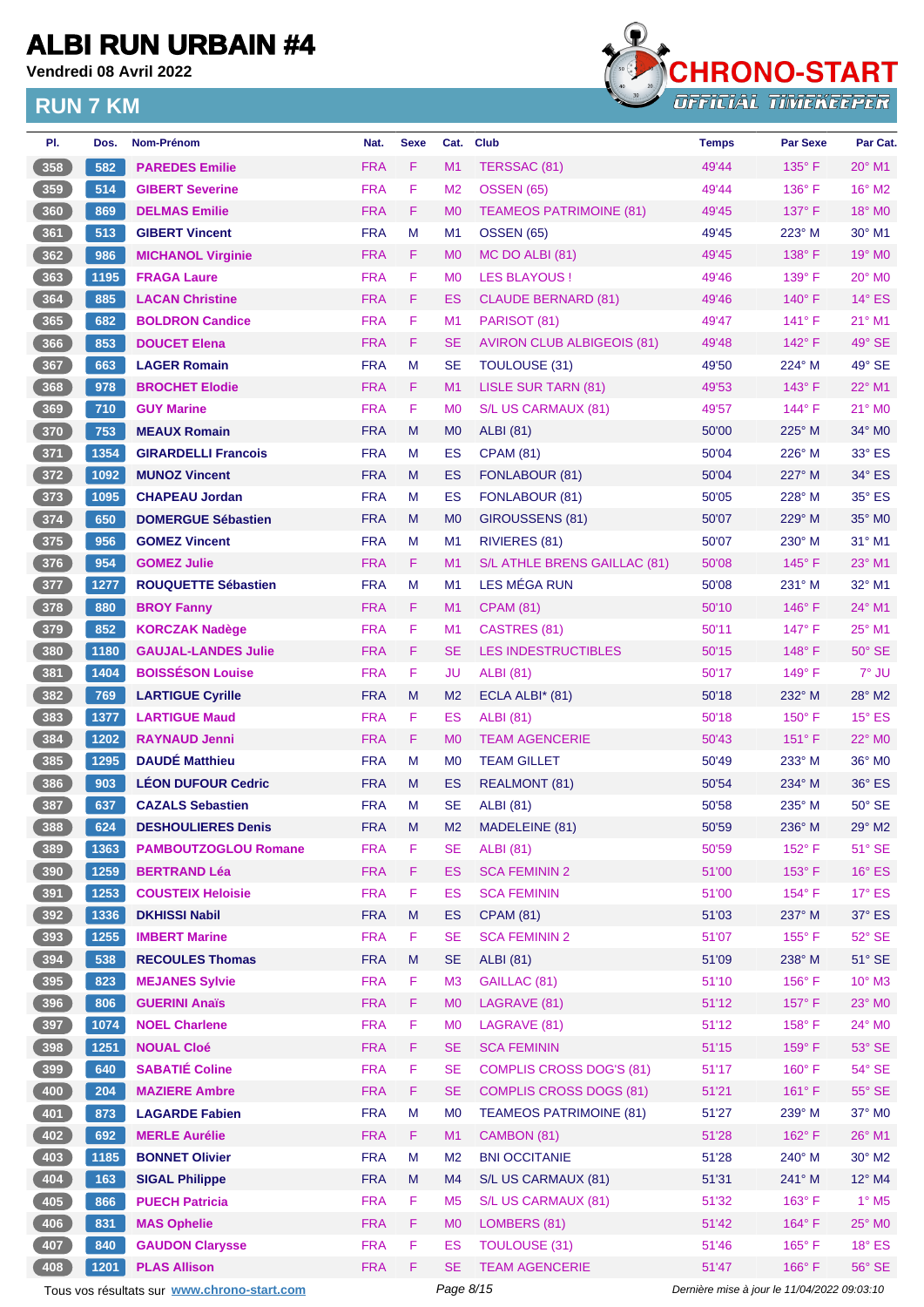**Vendredi 08 Avril 2022**



| PI.             | Dos. | <b>Nom-Prénom</b>                           | Nat.       | <b>Sexe</b> | Cat.           | <b>Club</b>                          | <b>Temps</b>                                | <b>Par Sexe</b> | Par Cat.        |
|-----------------|------|---------------------------------------------|------------|-------------|----------------|--------------------------------------|---------------------------------------------|-----------------|-----------------|
| 409             | 620  | <b>REYNES David</b>                         | <b>FRA</b> | M           | M <sub>2</sub> | VERDIER (81)                         | 51'49                                       | $242^\circ$ M   | $31^\circ$ M2   |
| $410$           | 829  | <b>VANAERT Nathalie</b>                     | <b>FRA</b> | F           | M <sub>1</sub> | LOMBERS (81)                         | 51'51                                       | 167°F           | 27° M1          |
| $411$           | 560  | <b>CHOULET Charlène</b>                     | <b>FRA</b> | F           | <b>SE</b>      | LAGRAVE (81)                         | 51'57                                       | $168^\circ$ F   | $57^\circ$ SE   |
| $412$           | 592  | <b>URLACHER Sarah</b>                       | <b>FRA</b> | F           | M1             | <b>ALBI (81)</b>                     | 51'59                                       | $169^\circ$ F   | 28° M1          |
| 413             | 639  | <b>ZAPORA Karine</b>                        | <b>FRA</b> | F           | M4             | PUYGOUZON (81)                       | 51'59                                       | $170^\circ$ F   | $6°$ M4         |
| 414             | 593  | <b>PICCIOLLI Laure</b>                      | <b>FRA</b> | F           | M <sub>2</sub> | CUNAC <sub>(81)</sub>                | 52'00                                       | $171^\circ$ F   | $17^\circ$ M2   |
| $415$           | 800  | <b>CORVIONE Meline</b>                      | <b>FRA</b> | F           | JU             | <b>ALBI</b> (81)                     | 52'00                                       | $172^\circ$ F   | 8° JU           |
| $416$           | 1067 | <b>ROCHES Alizee</b>                        | <b>FRA</b> | F           | JU             | <b>HANDBALL CLUB ALBIGEOIS (81)</b>  | 52'00                                       | $173^\circ$ F   | $9^\circ$ JU    |
| 417             | 1069 | <b>GRANIER-MARTIN Lou</b>                   | <b>FRA</b> | F           | JU             | <b>ALBI</b> (81)                     | 52'01                                       | 174°F           | $10^{\circ}$ JU |
| 418             | 1288 | <b>CASTAING David</b>                       | <b>FRA</b> | М           | M <sub>2</sub> | <b>TEAMEOS PATRIMOINE</b>            | 52'01                                       | $243^\circ$ M   | 32° M2          |
| $419$           | 1246 | <b>FRANCESCHETTI Clément</b>                | <b>FRA</b> | M           | M1             | BON PIED, BON ŒIL 1                  | 52'04                                       | 244° M          | 33° M1          |
| 420             | 653  | <b>BOUDET Rémi</b>                          | <b>FRA</b> | М           | M <sub>0</sub> | ORBAN (81)                           | 52'07                                       | $245^\circ$ M   | 38° M0          |
| $421$           | 531  | <b>ARMENGAUD Gregory</b>                    | <b>FRA</b> | M           | M1             | TECOU (81)                           | 52'07                                       | $246^\circ$ M   | 34° M1          |
| 422             | 660  | <b>DISSANE Florian</b>                      | <b>FRA</b> | М           | <b>SE</b>      | <b>GROUPE VMS (81)</b>               | 52'10                                       | 247° M          | $52^\circ$ SE   |
| 423             | 805  | <b>ALARCON Guillaume</b>                    | <b>FRA</b> | M           | M <sub>2</sub> | AUSSONNE (31)                        | 52'11                                       | $248^\circ$ M   | $33^\circ$ M2   |
| $424$           | 953  | <b>BRUNET-CUQ Eléonore</b>                  | <b>FRA</b> | F           | JU             | <b>ALBI (81)</b>                     | 52'12                                       | $175^\circ$ F   | $11^\circ$ JU   |
| 425             | 767  | <b>VASSEUR Alexis</b>                       | <b>FRA</b> | M           | M <sub>0</sub> | AUCAMVILLE (82)                      | 52'12                                       | $249^\circ$ M   | $39^\circ$ MO   |
| 426             | 919  | <b>DUVAL Ariane</b>                         | <b>FRA</b> | F.          | M <sub>0</sub> | TECOU (81)                           | 52'17                                       | 176°F           | 26° M0          |
| $\frac{427}{ }$ | 1014 | <b>DE NALE Isabelle</b>                     | <b>FRA</b> | F           | M <sub>2</sub> | GAILLAC (81)                         | 52'21                                       | $177^\circ$ F   | $18^\circ$ M2   |
| 428             | 1071 | <b>SOUTIE Charline</b>                      | <b>FRA</b> | F           | <b>SE</b>      | <b>MONTELS (81)</b>                  | 52'22                                       | $178^\circ$ F   | 58° SE          |
| 429             | 875  | <b>GAYRAUD Beatrice</b>                     | <b>FRA</b> | F.          | M1             | ADS81 (81)                           | 52'22                                       | $179^\circ$ F   | 29° M1          |
|                 |      | <b>GUITARD Karine</b>                       |            | F           |                |                                      |                                             |                 |                 |
| 430             | 1013 |                                             | <b>FRA</b> |             | M <sub>3</sub> | <b>ALBI</b> (81)                     | 52'22                                       | $180^\circ$ F   | 11° M3          |
| $431$           | 1223 | <b>DECIMA Romain</b>                        | <b>FRA</b> | M           | M <sub>2</sub> | <b>TEAMEOS 2 PATRIMOINE</b>          | 52'23                                       | $250^\circ$ M   | $34^\circ$ M2   |
| $432$           | 790  | <b>GRIMAL Corine</b>                        | <b>FRA</b> | F           | M1             | <b>BELLEGARDE MARSAL (81)</b>        | 52'25                                       | $181^\circ$ F   | 30° M1          |
| 433             | 1308 | <b>PEDOUSSAUT Pauline</b>                   | <b>FRA</b> | F.          | <b>SE</b>      | <b>PHODE</b>                         | 52'26                                       | 182°F           | $59^\circ$ SE   |
| 434             | 1011 | <b>REY Julie</b>                            | <b>FRA</b> | F           | M <sub>0</sub> | <b>BOUSSAC (12)</b>                  | 52'26                                       | $183^\circ$ F   | 27° M0          |
| $435$           | 1305 | <b>SALES MANDONNET Iris</b>                 | <b>FRA</b> | M           | <b>SE</b>      | <b>PHODE</b>                         | 52'26                                       | 251° M          | 53° SE          |
| 436             | 1002 | <b>HOULES Marie</b>                         | <b>FRA</b> | F           | <b>SE</b>      | PADIES (81)                          | 52'26                                       | $184^\circ$ F   | 60° SE          |
| 437             | 947  | <b>ROSALIE Ghislaine</b>                    | <b>FRA</b> | F           | M1             | FAUCH (81)                           | 52'27                                       | $185^\circ$ F   | 31° M1          |
| $438$           | 957  | <b>CELARIES Karine</b>                      | <b>FRA</b> | F           | M <sub>2</sub> | <b>BRENS (81)</b>                    | 52'33                                       | $186^\circ$ F   | $19^\circ$ M2   |
| 439             | 802  | <b>SCHMITT Camille</b>                      | <b>FRA</b> | F           | SE             | <b>ALBI</b> (81)                     | 52'36                                       | $187^\circ$ F   | 61° SE          |
| 440             | 1025 | <b>COUTAL David</b>                         | <b>FRA</b> | М           | M <sub>3</sub> | <b>ASPF GAILLAC (81)</b>             | 52'39                                       | 252° M          | $15^{\circ}$ M3 |
| 441             | 1026 | <b>COUTAL Nathalie</b>                      | <b>FRA</b> | F           | M3             | <b>ASPF GAILLAC (81)</b>             | 52'40                                       | 188°F           | $12^{\circ}$ M3 |
| $442$           | 1161 | --- Dossard Inconnu ---                     |            |             |                |                                      | 52'41                                       |                 |                 |
| 443             | 1289 | <b>REMY Frederic</b>                        | <b>FRA</b> | M           | M <sub>2</sub> | <b>TEAMEOS PATRIMOINE</b>            | 52'41                                       | 253° M          | 35° M2          |
| 444             | 1058 | <b>FABREGA Serge</b>                        | <b>FRA</b> | M           | M <sub>2</sub> | FAYSSAC (81)                         | 52'41                                       | 254° M          | $36^\circ$ M2   |
| 445             | 1138 | <b>ROUX Elodie</b>                          | <b>FRA</b> | F.          | M1             | <b>HAPPY RUN RAYSSAC</b>             | 52'43                                       | 189°F           | 32° M1          |
| $446$           | 1135 | <b>MORIN Gaetan</b>                         | <b>FRA</b> | M           | <b>SE</b>      | <b>HAPPY RUN RAYSSAC</b>             | 52'43                                       | 255° M          | 54° SE          |
| 447             | 795  | <b>GAUBERT Marielle</b>                     | <b>FRA</b> | F           | M <sub>0</sub> | <b>CAGNAC LES MINES (81)</b>         | 52'45                                       | 190° F          | 28° M0          |
| 448             | 796  | <b>RIGAUD Céline</b>                        | <b>FRA</b> | $\mathsf F$ | M <sub>0</sub> | <b>CAGNAC LES MINES (81)</b>         | 52'46                                       | 191° F          | 29° MO          |
| 449             | 809  | <b>VIDAL Agathe</b>                         | <b>FRA</b> | F           | <b>ES</b>      | LEVEZOU SEGALA HANDBALL (8'          | 52'46                                       | $192^\circ$ F   | $19^\circ$ ES   |
| 450             | 523  | <b>BABIN Emilie</b>                         | <b>FRA</b> | F           | ES             | SALMIECH (12)                        | 52'46                                       | $193^\circ$ F   | $20^\circ$ ES   |
| 451             | 106  | <b>GARCIA Anne-Sophie</b>                   | <b>FRA</b> | F           | M <sub>3</sub> | S/L US CARMAUX (81)                  | 52'50                                       | 194°F           | 13° M3          |
| $452$           | 97   | <b>HELLEUX Jean-Marc</b>                    | <b>FRA</b> | M           | M4             | <b>CLUB ALPIN FRANCAIS ALBI (81)</b> | 52'51                                       | 256° M          | $13^{\circ}$ M4 |
| 453             | 1297 | <b>LAURENS Eric</b>                         | <b>FRA</b> | M           | M <sub>0</sub> | <b>DR&amp;AM TEAM</b>                | 52'53                                       | 257° M          | 40° M0          |
| 454             | 1213 | <b>LAVAGNE Julien</b>                       | <b>FRA</b> | M           | M1             | <b>PORTELLI</b>                      | 53'01                                       | 258° M          | 35° M1          |
| 455             | 1217 | <b>JOURDAN Pierre</b>                       | <b>FRA</b> | M           | <b>SE</b>      | <b>PORTELLI</b>                      | 53'02                                       | 259° M          | $55^\circ$ SE   |
| 456             | 1218 | <b>DUMONT Dorian</b>                        | <b>FRA</b> | M           | <b>SE</b>      | <b>PORTELLI</b>                      | 53'02                                       | 260° M          | 56° SE          |
| 457             | 901  | <b>AZÉMAR Adèle</b>                         | <b>FRA</b> | F           | <b>SE</b>      | <b>ALBI</b> (81)                     | 53'04                                       | 195°F           | 62° SE          |
| 458             | 1015 | <b>PLEGAT Serge</b>                         | <b>FRA</b> | M           | M4             | ECLA ALBI* (81)                      | 53'07                                       | 261° M          | $14^{\circ}$ M4 |
| 459             | 1140 | <b>LANGLOIS Mélanie</b>                     | <b>FRA</b> | F.          | M <sub>0</sub> | <b>HAPPY RUN RAYSSAC</b>             | 53'08                                       | 196°F           | 30° M0          |
|                 |      | Tous vos résultats sur www.chrono-start.com |            |             | Page 9/15      |                                      | Dernière mise à jour le 11/04/2022 09:03:10 |                 |                 |
|                 |      |                                             |            |             |                |                                      |                                             |                 |                 |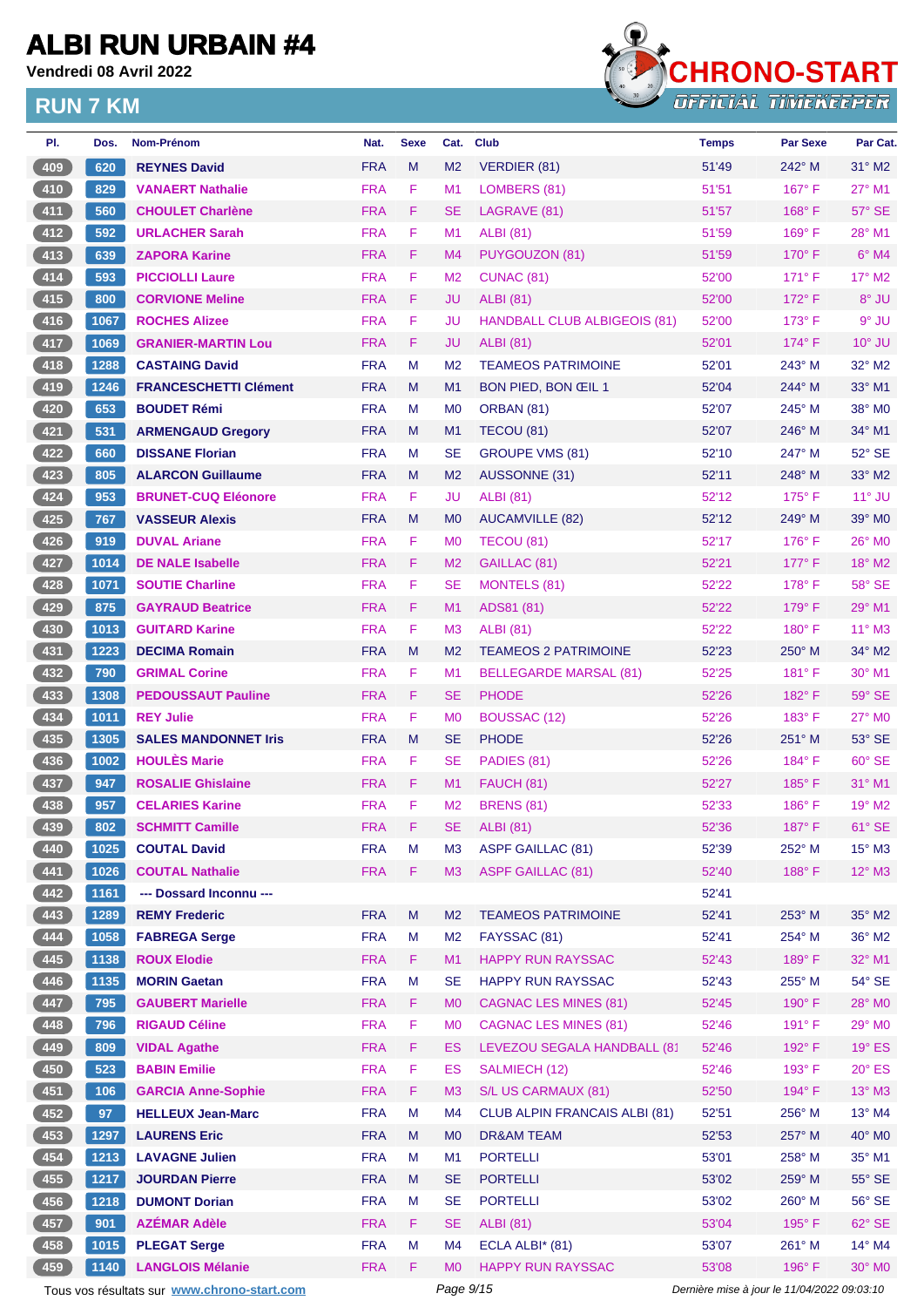**Vendredi 08 Avril 2022**



| PI.   | Dos. | Nom-Prénom                                  | Nat.       | <b>Sexe</b> | Cat.           | <b>Club</b>                      | <b>Temps</b>                                | <b>Par Sexe</b> | Par Cat.        |
|-------|------|---------------------------------------------|------------|-------------|----------------|----------------------------------|---------------------------------------------|-----------------|-----------------|
| 460   | 1137 | <b>BABEAU Audrey</b>                        | <b>FRA</b> | F           | M1             | <b>HAPPY RUN RAYSSAC</b>         | 53'08                                       | $197^\circ$ F   | $33^\circ$ M1   |
| 461   | 529  | <b>MORENO Lucie</b>                         | <b>FRA</b> | F           | <b>SE</b>      | <b>ALBI</b> (81)                 | 53'09                                       | $198^\circ$ F   | 63° SE          |
| 462   | 526  | <b>POUX Julie</b>                           | <b>FRA</b> | F           | M <sub>0</sub> | <b>ALBI</b> (81)                 | 53'09                                       | $199^\circ$ F   | $31^\circ$ MO   |
| 463   | 1215 | <b>LOUBIERES Nicolas</b>                    | <b>FRA</b> | м           | M <sub>0</sub> | <b>PORTELLI</b>                  | 53'11                                       | $262^\circ$ M   | 41° MO          |
| 464   | 922  | <b>NUTTMAN Anaïs</b>                        | <b>FRA</b> | F           | <b>SE</b>      | <b>SAINT JUERY (81)</b>          | 53'12                                       | $200^\circ$ F   | 64° SE          |
| 465   | 1216 | <b>MAFFRE Chloé</b>                         | <b>FRA</b> | F           | M <sub>0</sub> | <b>PORTELLI</b>                  | 53'14                                       | $201^\circ$ F   | 32° M0          |
| 466   | 1214 | <b>RICCA Amélie</b>                         | <b>FRA</b> | F           | M <sub>0</sub> | <b>PORTELLI</b>                  | 53'14                                       | $202^{\circ}$ F | $33^\circ$ MO   |
| 467   | 898  | <b>MIR Michel</b>                           | <b>FRA</b> | M           | M <sub>6</sub> | <b>ALBI</b> (81)                 | 53'15                                       | 263° M          | $5^\circ$ M6    |
| 468   | 683  | <b>BORIE Isabelle</b>                       | <b>FRA</b> | F           | M1             | <b>ONET LE CHATEAU (12)</b>      | 53'16                                       | $203^\circ$ F   | 34° M1          |
| 469   | 813  | <b>ROUQUETTE Maxime</b>                     | <b>FRA</b> | м           | M <sub>2</sub> | CAHORS ESCALADE - FFME (46)      | 53'16                                       | $264^\circ$ M   | 37° M2          |
| 470   | 865  | <b>COUFFIGNAL Manon</b>                     | <b>FRA</b> | F           | <b>SE</b>      | <b>BLAYE LES MINES (81)</b>      | 53'17                                       | $204^\circ$ F   | 65° SE          |
| 471   | 1372 | <b>CALMELS Jean-Marc</b>                    | <b>FRA</b> | м           | M <sub>2</sub> | SAINT GREGOIRE (81)              | 53'19                                       | $265^\circ$ M   | 38° M2          |
| 472   | 1029 | <b>CALMELS Sorian</b>                       | <b>FRA</b> | M           | ES             | SAINT GREGOIRE (08)              | 53'20                                       | $266^\circ$ M   | 38° ES          |
| $473$ | 535  | <b>MARCELINO Sandrine</b>                   | <b>FRA</b> | F           | M <sub>3</sub> | PUYGOUZON (81)                   | 53'20                                       | $205^{\circ}$ F | $14^{\circ}$ M3 |
| 474   | 578  | ** Anonymat du Participant **               | <b>FRA</b> | F           | M <sub>0</sub> | <b>AUCAMVILLE (82)</b>           | 53'20                                       | $206^\circ$ F   | 34° M0          |
| 475   | 1262 | <b>BERTOLANIE Elisa</b>                     | <b>FRA</b> | F           | ES             | <b>INTERSPORT</b>                | 53'22                                       | $207^\circ$ F   | $21^\circ$ ES   |
| 476   | 1183 | <b>SENGIER Yves</b>                         | <b>FRA</b> | M           | M1             | <b>BNI OCCITANIE</b>             | 53'22                                       | 267° M          | 36° M1          |
| 477   | 1264 | <b>RAMADANI Ysma</b>                        | <b>FRA</b> | М           | <b>SE</b>      | <b>INTERSPORT</b>                | 53'22                                       | $268^\circ$ M   | 57° SE          |
| 478   | 1250 | <b>VADOT Valentine</b>                      | <b>FRA</b> | F           | ES             | <b>SCA FEMININ</b>               | 53'23                                       | $208^\circ$ F   | $22^{\circ}$ ES |
| 479   | 915  | <b>LOUIS Celine</b>                         | <b>FRA</b> | F           | M <sub>2</sub> | LE GARRIC (81)                   | 53'26                                       | $209^\circ$ F   | $20^\circ$ M2   |
| 480   | 516  | <b>LE BRAS Claire</b>                       | <b>FRA</b> | F           | M1             | <b>BRENS (81)</b>                | 53'26                                       | $210^{\circ}$ F | 35° M1          |
| 481   | 699  | <b>DRAPE Marine</b>                         | <b>FRA</b> | F           | <b>SE</b>      | SAINT-BENOIT-DE-CARMAUX (81)     | 53'27                                       | 211° F          | 66° SE          |
| 482   | 534  | <b>BENNE Florence</b>                       | <b>FRA</b> | F           | M <sub>3</sub> | SAINT JUERY (81)                 | 53'30                                       | $212^{\circ}$ F | $15^\circ$ M3   |
| 483   | 532  | <b>FOISSAC Olivier</b>                      | <b>FRA</b> | M           | M <sub>3</sub> | CARMAUX (81)                     | 53'30                                       | $269^\circ$ M   | 16° M3          |
| 484   | 808  | ** Anonymat du Participant **               | <b>FRA</b> | F           | M1             | SAINT-JUERY (81)                 | 53'33                                       | $213^\circ$ F   | $36^\circ$ M1   |
| 485   | 812  | <b>DELMUR Valérie</b>                       | <b>FRA</b> | F           | M <sub>0</sub> | LESCURE D'ALBIGEOIS (81)         | 53'33                                       | $214^{\circ}$ F | $35^\circ$ MO   |
| 486   | 558  | <b>GUILLE Charlotte</b>                     | <b>FRA</b> | F           | M <sub>0</sub> | LAGRAVE (81)                     | 53'35                                       | $215^{\circ}$ F | 36° MO          |
| 487   | 575  | <b>DELERIS Bérengère</b>                    | <b>FRA</b> | F           | M <sub>0</sub> | LAGRAVE (81)                     | 53'35                                       | 216° F          | $37^\circ$ MO   |
| 488   | 669  | <b>BALOUP Charlotte</b>                     | <b>FRA</b> | F           | M1             | <b>ALBI</b> (81)                 | 53'37                                       | $217^\circ$ F   | $37^\circ$ M1   |
| 489   | 679  | <b>SANCHEZ David</b>                        | <b>FRA</b> | м           | <b>SE</b>      | MONTANS (81)                     | 53'41                                       | $270^\circ$ M   | $58^\circ$ SE   |
| 490   | 524  | <b>ALBERICI Karine</b>                      | <b>FRA</b> | F           | M <sub>3</sub> | CAMBON (81)                      | 53'43                                       | $218^\circ$ F   | $16^\circ$ M3   |
| 491   | 591  | <b>CABRITA Morgane</b>                      | <b>FRA</b> | F           | <b>SE</b>      | CADALEN (81)                     | 53'43                                       | 219° F          | 67° SE          |
| 492   | 1248 | <b>CONTAUX Guillaume</b>                    | <b>FRA</b> | ${\sf M}$   | M <sub>2</sub> | BON PIED, BON ŒIL 1              | 53'46                                       | 271° M          | 39° M2          |
| 493   | 1247 | <b>MAHIEU Laurence</b>                      | <b>FRA</b> | F           | M <sub>2</sub> | <b>BON PIED, BON ŒIL 1</b>       | 53'46                                       | 220°F           | $21^{\circ}$ M2 |
| 494   | 1374 | <b>THOMAS Stephanie</b>                     | <b>FRA</b> | F.          | M <sub>0</sub> | <b>BUSQUE (81)</b>               | 53'47                                       | 221°F           | 38° MO          |
| 495   | 836  | <b>DUBEC Daniel</b>                         | <b>FRA</b> | M           | M4             | <b>SCA LICORNES DE PUYGOUZON</b> | 54'00                                       | 272° M          | 15° M4          |
| 496   | 645  | <b>ALIBERT Milene</b>                       | <b>FRA</b> | F.          | <b>SE</b>      | <b>ALBI</b> (81)                 | 54'00                                       | 222°F           | 68° SE          |
| 497   | 644  | <b>ALIBERT Pauline</b>                      | <b>FRA</b> | F           | <b>SE</b>      | <b>SAINT JUERY (81)</b>          | 54'01                                       | $223^\circ$ F   | 69° SE          |
| 498   | 504  | <b>BELLEN Marie</b>                         | <b>FRA</b> | F.          | M <sub>3</sub> | PUYGOUZON (81)                   | 54'01                                       | 224°F           | $17^\circ$ M3   |
| 499   | 1021 | ** Anonymat du Participant **               | <b>FRA</b> | F           | M1             | PUYGOUZON (81)                   | 54'02                                       | $225^\circ$ F   | 38° M1          |
| 500   | 618  | <b>LOUBET Sylvain</b>                       | <b>FRA</b> | M           | <b>SE</b>      | VERDIER (81)                     | 54'02                                       | 273° M          | 59° SE          |
| 501   | 1254 | <b>RIVIERE Ambre</b>                        | <b>FRA</b> | F           | ES             | <b>SCA FEMININ</b>               | 54'02                                       | $226^\circ$ F   | $23^\circ$ ES   |
| 502   | 1242 | <b>CECCHINI Estelle</b>                     | <b>FRA</b> | F.          | <b>SE</b>      | BON PIED, BON ŒIL 2              | 54'07                                       | 227°F           | 70° SE          |
| 503   | 1243 | <b>PELISSIER Marielle</b>                   | <b>FRA</b> | F           | M1             | BON PIED, BON ŒIL 1              | 54'08                                       | 228°F           | 39° M1          |
| 504   | 1220 | <b>CORREA Yogane</b>                        | <b>FRA</b> | M           | M <sub>2</sub> | <b>TEAMEOS 2 PATRIMOINE</b>      | 54'09                                       | 274° M          | $40^\circ$ M2   |
| 505   | 1224 | <b>BARRIOULET Xavier</b>                    | <b>FRA</b> | M           | ES             | <b>TEAMEOS 2 PATRIMOINE</b>      | 54'09                                       | 275° M          | 39° ES          |
| 506   | 792  | <b>JACQUELIN Sarah</b>                      | <b>FRA</b> | F.          | <b>SE</b>      | <b>ST JEAN (31)</b>              | 54'09                                       | 229°F           | 71° SE          |
| 507   | 533  | <b>GALUSZKIEWICZ Eve</b>                    | <b>FRA</b> | F           | M <sub>3</sub> | <b>RABASTENS (81)</b>            | 54'12                                       | $230^\circ$ F   | 18° M3          |
| 508   | 549  | <b>LLANAS Anne</b>                          | <b>FRA</b> | F           | M1             | LE GARRIC (81)                   | 54'13                                       | 231° F          | 40° M1          |
| 509   | 548  | <b>LLANAS Jerome</b>                        | <b>FRA</b> | M           | M1             | LE GARRIC (81)                   | 54'14                                       | 276° M          | 37° M1          |
| 510   | 987  | <b>MUR Pierre Fabien</b>                    | <b>FRA</b> | M           | M <sub>0</sub> | MC DO ALBI (81)                  | 54'18                                       | 277° M          | 42° M0          |
|       |      | Tous vos résultats sur www.chrono-start.com |            |             | Page 10/15     |                                  | Dernière mise à jour le 11/04/2022 09:03:10 |                 |                 |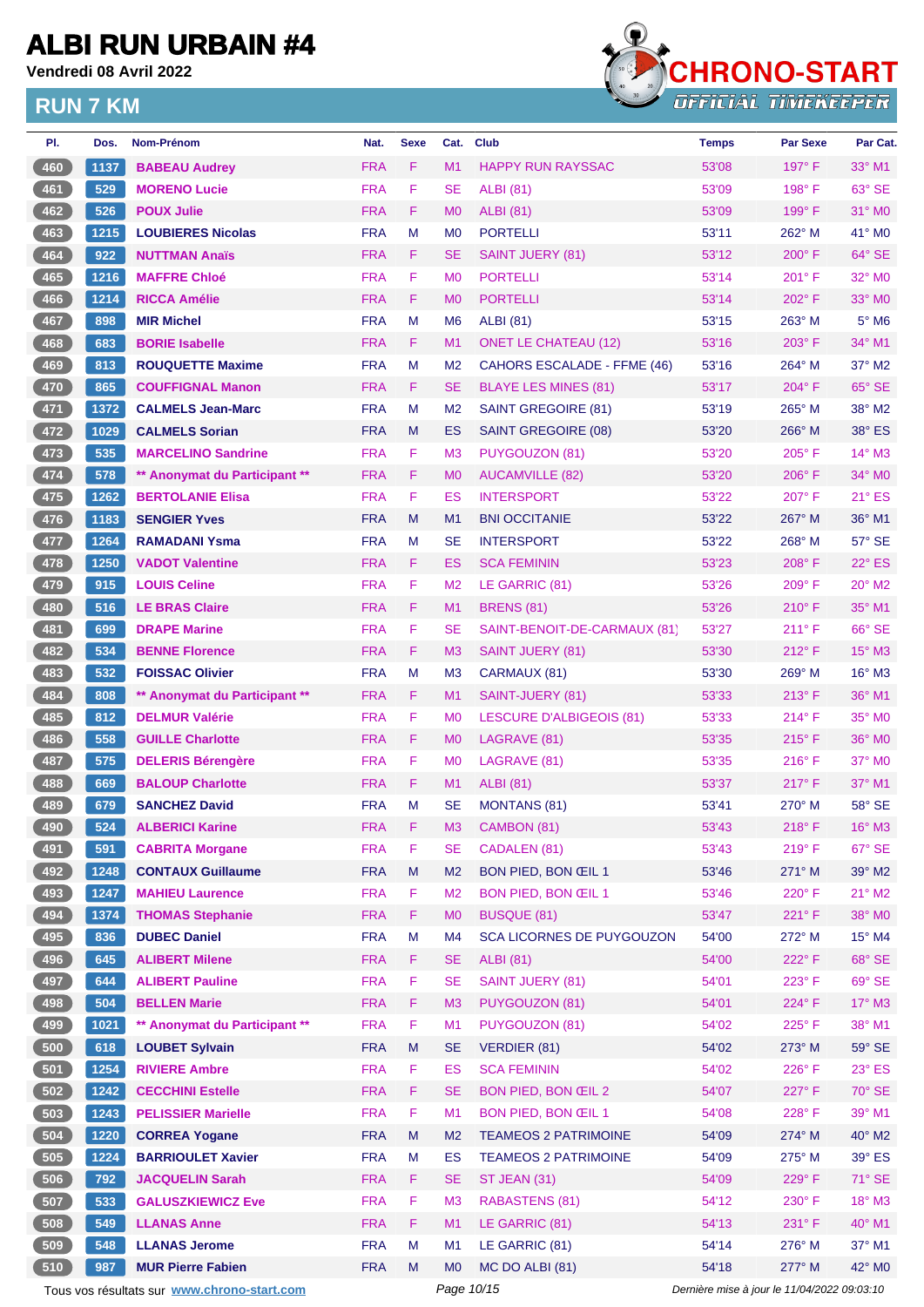**Vendredi 08 Avril 2022**



| PI.           | Dos. | <b>Nom-Prénom</b>                           | Nat.       | <b>Sexe</b> | Cat.           | <b>Club</b>                        | <b>Temps</b>                                | <b>Par Sexe</b> | Par Cat.        |
|---------------|------|---------------------------------------------|------------|-------------|----------------|------------------------------------|---------------------------------------------|-----------------|-----------------|
| 511           | 676  | <b>SABIDO Aurore</b>                        | <b>FRA</b> | F           | <b>SE</b>      | <b>ALBI</b> (81)                   | 54'18                                       | $232^\circ$ F   | 72° SE          |
| 512           | 598  | <b>GASPARD Nicolas</b>                      | <b>FRA</b> | M           | <b>SE</b>      | ECLA ALBI* (81)                    | 54'18                                       | $278^\circ$ M   | 60° SE          |
| 513           | 1231 | <b>CROUZAL Stéphanie</b>                    | <b>FRA</b> | F           | M <sub>3</sub> | <b>GEO SUD OUEST "" LES GÉOMÈT</b> | 54'29                                       | $233^\circ$ F   | $19^\circ$ M3   |
| 514           | 649  | <b>TEULIERE Benoit</b>                      | <b>FRA</b> | M           | SE             | <b>ALBI (81)</b>                   | 54'30                                       | 279° M          | 61° SE          |
| 515           | 1236 | <b>MAUVIEL Steeve</b>                       | <b>FRA</b> | M           | SE             | <b>GEO SUD OUEST "" LES GÉOMÈT</b> | 54'30                                       | $280^\circ$ M   | $62^\circ$ SE   |
| 516           | 737  | <b>RAYNAL Sandrine</b>                      | <b>FRA</b> | F           | M <sub>0</sub> | TECOU (81)                         | 54'31                                       | $234^\circ$ F   | 39° M0          |
| 517           | 1380 | <b>ASSIE Jérôme</b>                         | <b>FRA</b> | M           | СA             | <b>ALBI</b> (81)                   | 54'33                                       | $281^\circ$ M   | 8° CA           |
| 518           | 1291 | <b>BLANC Alexandre</b>                      | <b>FRA</b> | M           | <b>SE</b>      | <b>TEAM GILLET</b>                 | 54'34                                       | 282° M          | 63° SE          |
| 519           | 1294 | <b>VIGROUX Kevin</b>                        | <b>FRA</b> | М           | M <sub>0</sub> | <b>TEAM GILLET</b>                 | 54'35                                       | 283° M          | 43° MO          |
| 520           | 824  | <b>LOUBET Louise</b>                        | <b>FRA</b> | F           | ES             | S/L ATHLE BRENS GAILLAC (81)       | 54'36                                       | $235^\circ$ F   | $24^{\circ}$ ES |
| 521           | 1292 | <b>FOUQUET David</b>                        | <b>FRA</b> | M           | M1             | <b>TEAM GILLET</b>                 | 54'37                                       | 284° M          | 38° M1          |
| 522           | 879  | <b>FERRERO Julien</b>                       | <b>FRA</b> | М           | M1             | ADS81 (81)                         | 54'39                                       | $285^\circ$ M   | 39° M1          |
| 523           | 878  | <b>FERRERO Celine</b>                       | <b>FRA</b> | F           | M1             | ADS81 (81)                         | 54'40                                       | $236^\circ$ F   | 41° M1          |
| 524           | 616  | <b>HAMM Jean-Francois</b>                   | <b>FRA</b> | М           | SE             | <b>TEAMEOS PATRIMOINE (81)</b>     | 54'40                                       | 286° M          | $64^{\circ}$ SE |
| 525           | 1275 | <b>BADR Hassan</b>                          | <b>FRA</b> | M           | M <sub>2</sub> | <b>LES MÉGA RUN</b>                | 54'42                                       | 287° M          | 41° M2          |
| 526           | 1282 | <b>ANDRE Morgane</b>                        | <b>FRA</b> | F           | SE             | <b>TEAM PRISCILLE</b>              | 54'43                                       | $237^\circ$ F   | 73° SE          |
| 527           | 1283 | <b>MALGOUYRES Audrey</b>                    | <b>FRA</b> | F.          | <b>SE</b>      | <b>TEAM PRISCILLE</b>              | 54'43                                       | $238^\circ$ F   | 74° SE          |
| 528           | 1281 | <b>BRU Aurore</b>                           | <b>FRA</b> | F           | SЕ             | <b>TEAM PRISCILLE</b>              | 54'43                                       | $239^\circ$ F   | 75° SE          |
| 529           | 1279 | <b>MAUROUARD Priscille</b>                  | <b>FRA</b> | F           | M <sub>2</sub> | <b>TEAM PRISCILLE</b>              | 54'44                                       | $240^\circ$ F   | 22° M2          |
| 530           | 848  | --- Dossard Inconnu ---                     |            |             |                |                                    | 54'44                                       |                 |                 |
| $-531$        | 1280 | <b>FELZINES Alain</b>                       | <b>FRA</b> | M           | M <sub>3</sub> | <b>TEAM PRISCILLE</b>              | 54'44                                       | 288° M          | $17^\circ$ M3   |
| $\boxed{532}$ | 1284 | <b>DESGRANGES Perrine</b>                   | <b>FRA</b> | F           | M0             | <b>TEAM PRISCILLE</b>              | 54'44                                       | 241°F           | 40° M0          |
| 533           | 1325 | <b>SANDOVAL Nicolas</b>                     | <b>FRA</b> | M           | M <sub>0</sub> | LE COUPEUR                         | 54'45                                       | 289° M          | 44° MO          |
| 534           | 1321 | <b>BOYER Benoit</b>                         | <b>FRA</b> | М           | SE             | <b>LE COUPEUR</b>                  | 54'45                                       | $290^\circ$ M   | 65° SE          |
| $535$         | 1371 | <b>BUGADA Neal</b>                          | <b>FRA</b> | М           | СA             | <b>ALBI</b> (81)                   | 54'46                                       | 291° M          | $9^\circ$ CA    |
| 536           | 794  | <b>LECOURTOIS Frederic</b>                  | <b>FRA</b> | М           | M <sub>2</sub> | <b>ALBI</b> (81)                   | 54'46                                       | 292° M          | 42° M2          |
| 537           | 1370 | <b>BUGADA Marc</b>                          | <b>FRA</b> | M           | M <sub>2</sub> | ALBI (81)                          | 54'46                                       | 293° M          | 43° M2          |
| 538           | 1323 | <b>MARTIN Adrien</b>                        | <b>FRA</b> | M           | <b>SE</b>      | <b>LE COUPEUR</b>                  | 54'46                                       | $294^\circ$ M   | 66° SE          |
| $539$         | 579  | <b>MAURETTE Anne</b>                        | <b>FRA</b> | F           | M <sub>2</sub> | PIBRAC (31)                        | 54'46                                       | $242^{\circ}$ F | $23^\circ$ M2   |
| 540           | 1290 | <b>NOUALS Francois</b>                      | <b>FRA</b> | M           | M1             | <b>TEAMEOS PATRIMOINE</b>          | 54'46                                       | 295° M          | $40^{\circ}$ M1 |
| 541           | 1324 | <b>JOURDE Clément</b>                       | <b>FRA</b> | M           | SE.            | <b>LE COUPEUR</b>                  | 54'47                                       | 296° M          | 67° SE          |
| 542           | 1326 | <b>COPPIN Anthony</b>                       | <b>FRA</b> | M           | SE             | LE COUPEUR                         | 54'47                                       | 297° M          | 68° SE          |
| 543           | 1322 | <b>GRANIER Emilie</b>                       | <b>FRA</b> | F           | SE             | LE COUPEUR                         | 54'47                                       | 243° F          | 76° SE          |
| 544           | 1084 | <b>WOAKE Cyrille</b>                        | <b>FRA</b> | M           | ES             | FONLABOUR (08)                     | 54'48                                       | 298° M          | 40° ES          |
| 545           | 886  | <b>CUCCHIONE Geneviève</b>                  | <b>FRA</b> | F.          | <b>ES</b>      | <b>TOULOUSE LAUTREC (81)</b>       | 54'52                                       | 244°F           | 25° ES          |
| 546           | 893  | <b>MEILLAC Guillaume</b>                    | <b>FRA</b> | M           | <b>SE</b>      | <b>US CARMAUX TENNIS (81)</b>      | 54'53                                       | 299° M          | 69° SE          |
| 547           | 1357 | <b>BERTHET Juliette</b>                     | <b>FRA</b> | F           | SE             | LES COUREURS D'AUGUSTIN            | 54'54                                       | 245°F           | 77° SE          |
| 548           | 743  | <b>MERCIER Audrey</b>                       | <b>FRA</b> | F           | M1             | <b>ALBI</b> (81)                   | 54'54                                       | 246°F           | 42° M1          |
| 549           | 1160 | <b>BÉNÉZECH Pierre</b>                      | <b>FRA</b> | M           | M1             | LES COUREURS D'AUGUSTIN            | 54'54                                       | 300° M          | 41° M1          |
| 550           | 744  | ** Anonymat du Participant **               | <b>FRA</b> | F           | M <sub>0</sub> | <b>LABASTIDE GABAUSSE (81)</b>     | 54'54                                       | 247°F           | 41° MO          |
| 551           | 786  | ** Anonymat du Participant **               | <b>FRA</b> | F           | M1             | <b>NOUGAROULET (32)</b>            | 54'56                                       | 248°F           | 43° M1          |
| 552           | 517  | <b>GREFFIER Francois</b>                    | <b>FRA</b> | M           | M2             | SAINT SULPICE LA POINTE (81)       | 54'57                                       | 301° M          | 44° M2          |
| 553           | 525  | <b>DONNART Cécile</b>                       | <b>FRA</b> | F           | M <sub>2</sub> | <b>SAINT SULPICE (81)</b>          | 54'57                                       | 249°F           | 24° M2          |
| 554           | 522  | <b>EMILE DIT BIGAS Bruno</b>                | <b>FRA</b> | M           | M2             | LAGARRIGUE (81)                    | 54'58                                       | 302° M          | 45° M2          |
| 555           | 521  | <b>SERRANO Fabien</b>                       | <b>FRA</b> | M           | M <sub>2</sub> | CASTRES (81)                       | 54'58                                       | 303° M          | 46° M2          |
| 556           | 952  | <b>LALOUE Laetitia</b>                      | <b>FRA</b> | F           | M1             | <b>LABRUGUIERE (81)</b>            | 54'58                                       | 250°F           | 44° M1          |
| 557           | 551  | <b>GIMENEZ Sarah</b>                        | <b>FRA</b> | F.          | M1             | <b>HBCA (81)</b>                   | 55'00                                       | 251°F           | 45° M1          |
| 558           | 571  | <b>COLLADO Valérie</b>                      | <b>FRA</b> | F           | M1             | <b>HBCALBI81 (81)</b>              | 55'00                                       | 252°F           | 46° M1          |
| 559           | 541  | <b>BREIL PUECH Coralie</b>                  | <b>FRA</b> | F           | M1             | GAILLAC (81)                       | 55'02                                       | 253°F           | 47° M1          |
| 560           | 540  | <b>CUSSOU Frederic</b>                      | <b>FRA</b> | М           | M1             | GAILLAC (81)                       | 55'03                                       | 304° M          | 42° M1          |
| 561           | 1024 | <b>DJEMAI Salah</b>                         | <b>FRA</b> | M           | M3             | PUYGOUZON (81)                     | 55'03                                       | 305° M          | $18^\circ$ M3   |
|               |      | Tous vos résultats sur www.chrono-start.com |            |             | Page 11/15     |                                    | Dernière mise à jour le 11/04/2022 09:03:10 |                 |                 |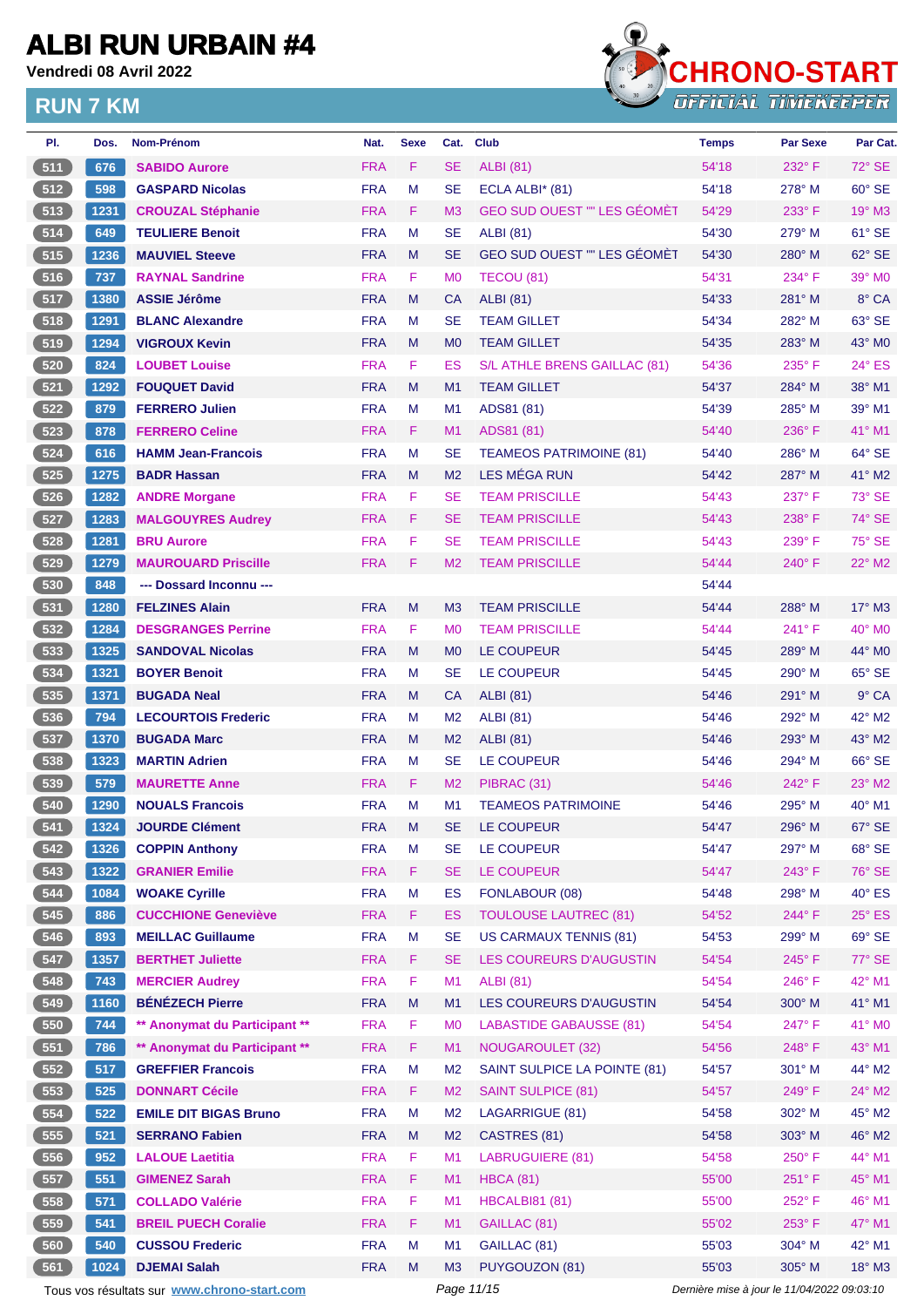**Vendredi 08 Avril 2022**

### **RUN 7 KM**



| PI.   | Dos.  | Nom-Prénom                        | Nat.       | <b>Sexe</b> | Cat.           | <b>Club</b>                         | <b>Temps</b> | <b>Par Sexe</b> | Par Cat.                   |
|-------|-------|-----------------------------------|------------|-------------|----------------|-------------------------------------|--------------|-----------------|----------------------------|
| 562   | 1350  | <b>HABIBA Ghrifa</b>              | <b>FRA</b> | F           | <b>ES</b>      | <b>TEAM SACHA</b>                   | 55'04        | 254°F           | $26^\circ$ ES              |
| 563   | 983   | <b>COTTES Mariane</b>             | <b>FRA</b> | F           | <b>SE</b>      | CAMBON (81)                         | 55'04        | $255^{\circ}$ F | $78^\circ$ SE              |
| 564   | 1018  | <b>CAULLE Manon</b>               | <b>FRA</b> | F.          | <b>SE</b>      | <b>TOULOUSE (31)</b>                | 55'05        | $256^{\circ}$ F | 79° SE                     |
| 565   | 1174  | <b>JAILLON Marion</b>             | <b>FRA</b> | F           | <b>SE</b>      | <b>LES BIBIIIP</b>                  | 55'08        | $257^\circ$ F   | 80° SE                     |
| 566   | 1173  | <b>PETIT Sophie</b>               | <b>FRA</b> | F.          | <b>SE</b>      | <b>LES BIBIIIP</b>                  | 55'08        | $258^{\circ}$ F | 81° SE                     |
| 567   | 536   | <b>COCHEN Hélèna</b>              | <b>FRA</b> | F           | M <sub>5</sub> | ALBI FREE RUNNING (81)              | 55'08        | 259°F           | $2°$ M <sub>5</sub>        |
| 568   | 672   | <b>COLOMB Valérie</b>             | <b>FRA</b> | F           | <b>SE</b>      | <b>MARSSAC SUR TARN (81)</b>        | 55'12        | $260^\circ$ F   | 82° SE                     |
| 569   | 673   | <b>COLOMB Lucie</b>               | <b>FRA</b> | F           | <b>SE</b>      | LACAUNE (81)                        | 55'12        | $261^\circ$ F   | 83° SE                     |
| 570   | 874   | <b>CLEMANN Severine</b>           | <b>FRA</b> | F           | ES             | ADS81 (81)                          | 55'14        | $262^{\circ}$ F | $27^\circ$ ES              |
| 571   | 826   | <b>OULIVET Clotilde</b>           | <b>FRA</b> | F.          | M <sub>2</sub> | <b>CASTELNAU DE MONTMIRAL (81)</b>  | 55'15        | $263^\circ$ F   | 25° M2                     |
| 572   | 827   | <b>OULIVET Christophe</b>         | <b>FRA</b> | M           | M <sub>2</sub> | CASTELNAU DE MONTMIRAL (81)         | 55'16        | $306^\circ$ M   | $47^\circ$ M2              |
| $573$ | 708   | <b>JAMME Lea</b>                  | <b>FRA</b> | F           | <b>SE</b>      | SAINT JUERY (81)                    | 55'18        | $264^\circ$ F   | 84° SE                     |
| 574   | 700   | <b>MALIE Camille</b>              | <b>FRA</b> | F.          | M <sub>0</sub> | SAUSSENAC (81)                      | 55'22        | $265^{\circ}$ F | $42^{\circ}$ MO            |
| 575   | 597   | <b>MAGNE Angélique</b>            | <b>FRA</b> | F           | M <sub>0</sub> | <b>MARSSAC SUR TARN (81)</b>        | 55'23        | $266^\circ$ F   | 43° MO                     |
| 576   | 1206  | <b>NUNES Julie</b>                | <b>FRA</b> | F           | <b>SE</b>      | <b>TEAM AGENCERIE</b>               | 55'26        | $267^\circ$ F   | 85° SE                     |
| 577   | 918   | <b>ANTOON Marc</b>                | <b>FRA</b> | М           | M <sub>5</sub> | CRESPIN (12)                        | 55'31        | $307^\circ$ M   | $6^{\circ}$ M <sub>5</sub> |
| 578   | 745   | <b>BILLET Julie</b>               | <b>FRA</b> | F           | M1             | <b>ALBI</b> (81)                    | 55'31        | $268^\circ$ F   | 48° M1                     |
| $579$ | 920   | <b>DIEUZE Emilie</b>              | <b>FRA</b> | F           | M <sub>0</sub> | S/L US CARMAUX (81)                 | 55'39        | $269^\circ$ F   | 44° MO                     |
| 580   | 1027  | <b>DELGADO Patricia</b>           | <b>FRA</b> | F           | M <sub>1</sub> | LE GARRIC (81)                      | 55'40        | $270^\circ$ F   | $49°$ M1                   |
| 581   | 564   | <b>KOCH Andreas</b>               | <b>FRA</b> | М           | <b>SE</b>      | HARMONIE (81)                       | 55'40        | $308^\circ$ M   | $70^\circ$ SE              |
| 582   | 543   | <b>PINEL Laurence</b>             | <b>FRA</b> | F.          | M1             | <b>SAINT SULPICE (81)</b>           | 55'42        | $271^\circ$ F   | 50° M1                     |
| 583   | 583   | <b>BAGET Carole</b>               | <b>FRA</b> | F           | M <sub>3</sub> | <b>ALBI</b> (81)                    | 55'49        | $272^{\circ}$ F | 20° M3                     |
| 584   | 1181  | <b>COMBES Jessica</b>             | <b>FRA</b> | F           | <b>SE</b>      | <b>LES INDESTRUCTIBLES</b>          | 55'51        | $273^\circ$ F   | 86° SE                     |
| 585   | 1359  | <b>LEGUEVAQUES Yannick</b>        | <b>FRA</b> | М           | M0             | <b>CPAM (81)</b>                    | 55'55        | $309^\circ$ M   | 45° M <sub>0</sub>         |
| 586   | 688   | <b>DE SAINT SALVY Benedicte</b>   | <b>FRA</b> | F.          | M1             | <b>CUNAC (81)</b>                   | 56'06        | $274^\circ$ F   | 51° M1                     |
| 587   | 613   | <b>LEMAIRE Benjamin</b>           | <b>FRA</b> | М           | M1             | <b>TEAMEOS PATRIMOINE (81)</b>      | 56'07        | $310^\circ$ M   | 43° M1                     |
| 588   | 1036  | <b>LACHIVER Maureen</b>           | <b>FRA</b> | F.          | <b>SE</b>      | <b>ALBI</b> (81)                    | 56'11        | $275^{\circ}$ F | 87° SE                     |
| 589   | 894   | <b>YAHIAOUI Aurelie</b>           | <b>FRA</b> | F.          | M1             | <b>CAGNAC LES MINES (81)</b>        | 56'21        | $276^\circ$ F   | 52° M1                     |
| (590  | 589   | <b>GINTRAND Charlène</b>          | <b>FRA</b> | F           | <b>SE</b>      | DENAT (81)                          | 56'22        | $277^\circ$ F   | 88° SE                     |
| 591   | 1003  | <b>ROSMAN Laëtitia</b>            | <b>FRA</b> | F           | M <sub>0</sub> | FAUCH (81)                          | 56'22        | $278^\circ$ F   | 45° M0                     |
| (592) | 1197  | <b>FORET Morgane</b>              | <b>FRA</b> | F           | M1             | LES BLAYOUS!                        | 56'26        | 279°F           | 53° M1                     |
| 593   | 519   | <b>CALMETTES Gael</b>             | <b>FRA</b> | M           | M <sub>2</sub> | LISLE SUR TARN (81)                 | 56'27        | $311^\circ$ M   | 48° M2                     |
| 594   | 518   | <b>JOUCLAS-CALMETTES Virginie</b> | <b>FRA</b> | F.          | M <sub>2</sub> | <b>LISLE SUR TARN (81)</b>          | 56'27        | 280°F           | $26^\circ$ M2              |
| 595   | 1402  | <b>VAISSELLA Romain</b>           | <b>FRA</b> | М           | M1             | <b>ALBI</b> (81)                    | 56'28        | 312° M          | 44° M1                     |
| 596   | 1356  | <b>CAMUS Esther</b>               | <b>FRA</b> | F.          | <b>ES</b>      | <b>CPAM (81)</b>                    | 56'29        | 281°F           | $28^\circ$ ES              |
| 597   | 1355  | <b>WIOSKA Gaelle</b>              | <b>FRA</b> | F           | <b>ES</b>      | <b>CPAM (81)</b>                    | 56'29        | 282°F           | $29^\circ$ ES              |
| 598   | $774$ | <b>DAUZATS Marine</b>             | <b>FRA</b> | F           | <b>SE</b>      | <b>FREJAIROLLES (81)</b>            | 56'30        | 283°F           | 89° SE                     |
| 599   | 718   | <b>GASQUET Sandrine</b>           | <b>FRA</b> | F           | M <sub>2</sub> | GAILLAC (81)                        | 56'32        | 284°F           | $27^\circ$ M2              |
| 600   | 801   | <b>BOYER Mylène</b>               | <b>FRA</b> | F           | M1             | <b>ALBI</b> (81)                    | 56'32        | 285°F           | 54° M1                     |
| 601   | 877   | <b>FABBRO Carine</b>              | <b>FRA</b> | F           | <b>ES</b>      | ADS81 (81)                          | 56'37        | 286°F           | $30^\circ$ ES              |
| 602   | 1033  | <b>MALLEVIALLE Clarisse</b>       | <b>FRA</b> | F.          | <b>SE</b>      | <b>ALBI</b> (81)                    | 56'37        | 287°F           | $90^\circ$ SE              |
| 603   | 612   | <b>GONZALEZ Lilian</b>            | <b>FRA</b> | M           | M <sub>0</sub> | <b>TEAMEOS PATRIMOINE (81)</b>      | 56'39        | $313^\circ$ M   | 46° MO                     |
| 604   | 803   | <b>VENZAL Aurélie</b>             | <b>FRA</b> | F.          | <b>SE</b>      | <b>ALBI</b> (81)                    | 56'43        | 288°F           | $91^\circ$ SE              |
| 605   | 1256  | <b>HUMBERT Chloé</b>              | <b>FRA</b> | F.          | <b>JU</b>      | <b>SCA FEMININ 2</b>                | 56'44        | 289°F           | $12^{\circ}$ JU            |
| 606   | 1403  | <b>VERVAEKE Kévin</b>             | <b>FRA</b> | M           | M <sub>2</sub> | <b>ALBI</b> (81)                    | 56'48        | 314° M          | 49° M2                     |
| 607   | 588   | <b>VIGUIER David</b>              | <b>FRA</b> | М           | M <sub>2</sub> | <b>MONTANS (81)</b>                 | 56'51        | $315^\circ$ M   | $50^\circ$ M2              |
| 608   | 681   | <b>SALESSES Cédric</b>            | <b>FRA</b> | Μ           | M <sub>2</sub> | PARISOT (81)                        | 56'51        | 316° M          | $51^\circ$ M2              |
| 609   | 750   | <b>CLOUSCARD Johanna</b>          | <b>FRA</b> | F           | M <sub>0</sub> | <b>CAHUZAC SUR VERE (81)</b>        | 56'52        | 290°F           | 46° MO                     |
| 610   | 892   | <b>GUY Vincent</b>                | <b>FRA</b> | M           | <b>ES</b>      | <b>TOULOUSE LAUTREC (81)</b>        | 56'54        | 317° M          | $41^\circ$ ES              |
| 611   | 638   | <b>CHALIVOY-POIRIER Cécile</b>    | <b>FRA</b> | F           | M <sub>0</sub> | <b>ALBI</b> (81)                    | 56'56        | 291°F           | 47° MO                     |
| 612   | 855   | <b>MOLINIER Laura</b>             | <b>FRA</b> | F.          | <b>SE</b>      | <b>HANDBALL CLUB ALBIGEOIS (81)</b> | 57'01        | 292°F           | $92^\circ$ SE              |

Tous vos résultats sur **[www.chrono-start.com](https://www.chrono-start.com/)** Page 12/15 Page 12/15 Dernière mise à jour le 11/04/2022 09:03:10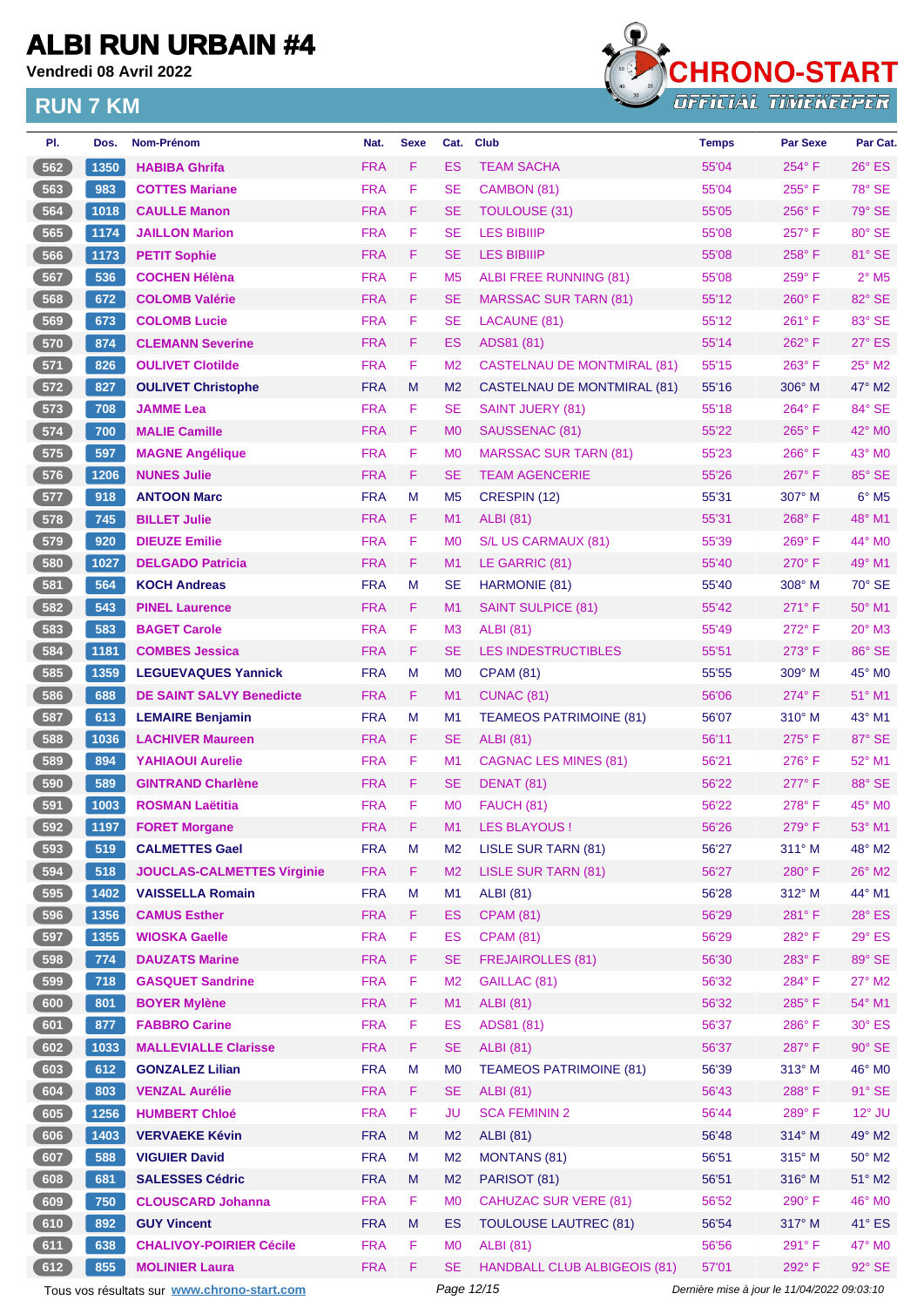**Vendredi 08 Avril 2022**



| PI.    | Dos. | <b>Nom-Prénom</b>                           | Nat.       | <b>Sexe</b> | Cat.           | <b>Club</b>                      | <b>Temps</b>                                | <b>Par Sexe</b> | Par Cat.                 |  |
|--------|------|---------------------------------------------|------------|-------------|----------------|----------------------------------|---------------------------------------------|-----------------|--------------------------|--|
| 613    | 822  | <b>CAUSSE Cecile</b>                        | <b>FRA</b> | F           | <b>SE</b>      | <b>ALBI</b> (81)                 | 57'02                                       | 293° F          | 93° SE                   |  |
| 614    | 850  | <b>CAUHUPE HERAL Delphine</b>               | <b>FRA</b> | F           | M <sub>1</sub> | <b>US CARMAUX NATATION (81)</b>  | 57'02                                       | 294°F           | 55° M1                   |  |
| 615    | 437  | <b>LUGAN Marie</b>                          | <b>FRA</b> | F.          | CA             | <b>ALBI</b> (81)                 | 57'02                                       | 295°F           | 3° CA                    |  |
| 616    | 1274 | <b>GOURC Caroline</b>                       | <b>FRA</b> | F           | M1             | <b>LES MÉGA RUN</b>              | 57'05                                       | 296°F           | 56° M1                   |  |
| 617    | 771  | ** Anonymat du Participant **               | <b>FRA</b> | M           | M <sub>2</sub> | ECLA ALBI* (81)                  | 57'05                                       | 318° M          | 52° M2                   |  |
| 618    | 1334 | <b>DOS SANTOS Mickael</b>                   | <b>FRA</b> | M           | ES             | <b>CPAM (81)</b>                 | 57'09                                       | $319^\circ$ M   | 42° ES                   |  |
| 619    | 570  | <b>DAVID Julie</b>                          | <b>FRA</b> | F.          | <b>SE</b>      | SAINT-PARTHEM (12)               | 57'12                                       | 297°F           | 94° SE                   |  |
| 620    | 988  | <b>MANGIN Anthony</b>                       | <b>FRA</b> | М           | <b>SE</b>      | MC DO ALBI (81)                  | 57'15                                       | $320^\circ$ M   | 71° SE                   |  |
| 621    | 804  | <b>PAILHAS Alain</b>                        | <b>FRA</b> | M           | M <sub>6</sub> | <b>ALBI</b> (81)                 | 57'19                                       | 321° M          | $6^\circ$ M6             |  |
| 622    | 668  | <b>SICARD Jacques</b>                       | <b>FRA</b> | М           | M <sub>9</sub> | USCA LESCURE (81)                | 57'27                                       | 322° M          | $1^\circ$ M9             |  |
| 623    | 751  | <b>FOURNIER Frederique</b>                  | <b>FRA</b> | F           | M1             | BALMA (31)                       | 57'29                                       | $298^\circ$ F   | 57° M1                   |  |
| $624$  | 770  | ** Anonymat du Participant **               | <b>FRA</b> | F           | M <sub>2</sub> | ECLA ALBI $*$ (81)               | 57'29                                       | 299°F           | $28^\circ$ M2            |  |
| 625    | 991  | <b>HAMADOUCHE Jenaeye</b>                   | <b>FRA</b> | F           | <b>SE</b>      | MC DO ALBI (81)                  | 57'31                                       | $300^\circ$ F   | 95° SE                   |  |
| 626    | 654  | <b>SALVETAT Claire</b>                      | <b>FRA</b> | F           | M <sub>0</sub> | ORBAN (81)                       | 57'36                                       | 301° F          | 48° M0                   |  |
| 627    | 994  | <b>HOARAU Océane</b>                        | <b>FRA</b> | F           | <b>SE</b>      | MC DO ALBI (81)                  | 57'39                                       | $302^{\circ}$ F | 96° SE                   |  |
| 628    | 685  | <b>PUECH Johanna</b>                        | <b>FRA</b> | F           | <b>SE</b>      | SALIES (81)                      | 57'42                                       | $303^\circ$ F   | 97° SE                   |  |
| 629    | 1203 | <b>REGNIER Sauwrane</b>                     | <b>FRA</b> | F.          | M <sub>0</sub> | <b>TEAM AGENCERIE</b>            | 57'51                                       | 304° F          | 49° M0                   |  |
| 630    | 574  | <b>BAEZA Kelly</b>                          | <b>FRA</b> | F           | M <sub>0</sub> | LAGRAVE (81)                     | 57'58                                       | $305^{\circ}$ F | $50^\circ$ MO            |  |
| 631    | 1170 | <b>BRAY Mélusine</b>                        | <b>FRA</b> | F           | M <sub>0</sub> | <b>LES COUREURS D'AUGUSTIN 2</b> | 57'58                                       | $306^\circ$ F   | 51° MO                   |  |
| 632    | 761  | <b>MALRIC Marie</b>                         | <b>FRA</b> | F           | M <sub>0</sub> | CAMBON D'ALBI (81)               | 57'59                                       | $307^\circ$ F   | 52° M <sub>0</sub>       |  |
| 633    | 811  | <b>FEUGERE Lucie</b>                        | <b>FRA</b> | F.          | <b>SE</b>      | <b>ALBI</b> (81)                 | 57'59                                       | 308°F           | $98^\circ$ SE            |  |
| 634    | 1169 | <b>CASADO Audrey</b>                        | <b>FRA</b> | F           | <b>SE</b>      | <b>LES COUREURS D'AUGUSTIN 2</b> | 58'11                                       | 309° F          | 99° SE                   |  |
| 635    | 1172 | <b>CLOUP Sandrine</b>                       | <b>FRA</b> | F           | M <sub>2</sub> | <b>LES BIBIIIP</b>               | 58'15                                       | $310^\circ$ F   | 29° M2                   |  |
| 636    | 1171 | <b>DEVILLE Angelina</b>                     | <b>FRA</b> | F           | M <sub>0</sub> | <b>LES BIBIIIP</b>               | 58'16                                       | $311^\circ$ F   | 53° MO                   |  |
| 637    | 785  | <b>ROMANENS Marie</b>                       | <b>FRA</b> | F.          | <b>SE</b>      | <b>ALBI</b> (81)                 | 58'22                                       | 312°F           | 100° SE                  |  |
| 638    | 572  | <b>ALMA Céline</b>                          | <b>FRA</b> | F           | M1             | <b>ALBI (81)</b>                 | 58'24                                       | $313^\circ$ F   | 58° M1                   |  |
| 639    | 581  | <b>BRENGUES Clémence</b>                    | <b>FRA</b> | F           | <b>SE</b>      | <b>ALBI</b> (81)                 | 58'24                                       | $314^{\circ}$ F | 101° SE                  |  |
| 640    | 706  | <b>MAEGHT Frédérique</b>                    | <b>FRA</b> | F           | M1             | CARMAUX (81)                     | 58'31                                       | $315^{\circ}$ F | 59° M1                   |  |
| 641    | 1188 | <b>MOLINIER Julia</b>                       | <b>FRA</b> | F.          | M <sub>0</sub> | <b>BNI OCCITANIE</b>             | 58'34                                       | $316^\circ$ F   | 54° MO                   |  |
| 642    | 610  | <b>DOAN Brune</b>                           | <b>FRA</b> | F           | <b>SE</b>      | <b>TEAMEOS PATRIMOINE (31)</b>   | 58'41                                       | $317^\circ$ F   | 102° SE                  |  |
| $643)$ | 634  | <b>CRUSEL Nicolas</b>                       | <b>FRA</b> | M           | M <sub>5</sub> | LAPEROUSE (81)                   | 59'02                                       | 323° M          | $7^\circ$ M <sub>5</sub> |  |
| 644    | 993  | <b>LOIRET Sébastien</b>                     | <b>FRA</b> | M           | M <sub>2</sub> | MC DO ALBI (81)                  | 59'13                                       | $324^\circ$ M   | $53^\circ$ M2            |  |
| 645    | 602  | <b>PARMENTIER Laurence</b>                  | <b>FRA</b> | F           | M <sub>3</sub> | CAB81 (81)                       | 59'14                                       | $318^\circ$ F   | $21^\circ$ M3            |  |
| 646    | 603  | <b>ECKLE CAMARA Clementine</b>              | <b>FRA</b> | F           | M <sub>0</sub> | CAB81 (81)                       | 59'14                                       | $319^\circ$ F   | 55° MO                   |  |
| 647    | 605  | <b>BARRAU Benoit</b>                        | <b>FRA</b> | Μ           | M <sub>2</sub> | CAB81 (81)                       | 59'15                                       | 325° M          | 54° M2                   |  |
| 648    | 872  | <b>SOULIE Jessica</b>                       | <b>FRA</b> | F           | M <sub>0</sub> | CAB81 (81)                       | 59'16                                       | 320° F          | 56° MO                   |  |
| 649    | 599  | <b>MANRIQUE Samuel</b>                      | <b>FRA</b> | M           | M <sub>2</sub> | CAB81 (81)                       | 59'16                                       | 326° M          | 55° M2                   |  |
| 650    | 870  | <b>GRANIZO Michel</b>                       | <b>FRA</b> | M           | M10            | <b>TEAMEOS PATRIMOINE (81)</b>   | 59'17                                       | 327° M          | $1^\circ$ M10            |  |
| 651    | 600  | <b>BARRAU Thierry</b>                       | <b>FRA</b> | M           | M4             | CAB81 (81)                       | 59'17                                       | 328° M          | 16° M4                   |  |
| 652    | 604  | <b>BOGNING William</b>                      | <b>FRA</b> | М           | M <sub>0</sub> | CAB81 (31)                       | 59'18                                       | 329° M          | 47° MO                   |  |
| 653    | 1296 | <b>MARCAILLOU Mathieu</b>                   | <b>FRA</b> | Μ           | M <sub>0</sub> | <b>TEAM GILLET</b>               | 59'19                                       | 330° M          | 48° M0                   |  |
| 654    | 1293 | <b>DELRIEU Jérémy</b>                       | <b>FRA</b> | M           | M <sub>0</sub> | <b>TEAM GILLET</b>               | 59'20                                       | 331° M          | 49° M0                   |  |
| 655    | 577  | <b>FLEURY-DEBARGE Sandrine</b>              | <b>FRA</b> | F.          | M1             | LAGRAVE (81)                     | 59'23                                       | 321° F          | 60° M1                   |  |
| 656    | 926  | <b>FRANQUES Thibaut</b>                     | <b>FRA</b> | M           | <b>SE</b>      | <b>ALBI</b> (81)                 | 59'24                                       | 332° M          | 72° SE                   |  |
| 657    | 927  | <b>BARIZZA Johanna</b>                      | <b>FRA</b> | F.          | <b>SE</b>      | <b>ALBI</b> (81)                 | 59'24                                       | 322° F          | 103° SE                  |  |
| 658    | 1177 | <b>VALERY Angelique</b>                     | <b>FRA</b> | F           | <b>SE</b>      | <b>LES INDESTRUCTIBLES</b>       | 59'26                                       | 323° F          | 104° SE                  |  |
| 659    | 1190 | <b>ARFAOUI Karene</b>                       | <b>FRA</b> | F           | M <sub>0</sub> | <b>CO-WORKING ACCORDEON</b>      | 59'32                                       | 324° F          | 57° MO                   |  |
| 660    | 778  | <b>ARNAUD-FABRE Jaïlys</b>                  | <b>FRA</b> | F           | <b>SE</b>      | <b>ALBI (81)</b>                 | 59'36                                       | $325^{\circ}$ F | $105^\circ$ SE           |  |
| 661    | 780  | <b>NEUVILLE Romain</b>                      | <b>FRA</b> | M           | <b>SE</b>      | <b>ALBI</b> (81)                 | 59'37                                       | 333° M          | 73° SE                   |  |
| 662    | 779  | ** Anonymat du Participant **               | <b>FRA</b> | М           | M4             | <b>ALBI</b> (81)                 | 59'37                                       | 334° M          | 17° M4                   |  |
| 663    | 1054 | <b>GAVALDA François</b>                     | <b>FRA</b> | М           | <b>SE</b>      | GAILLAC (81)                     | 59'37                                       | 335° M          | 74° SE                   |  |
|        |      | Tous vos résultats sur www.chrono-start.com |            |             | Page 13/15     |                                  | Dernière mise à jour le 11/04/2022 09:03:10 |                 |                          |  |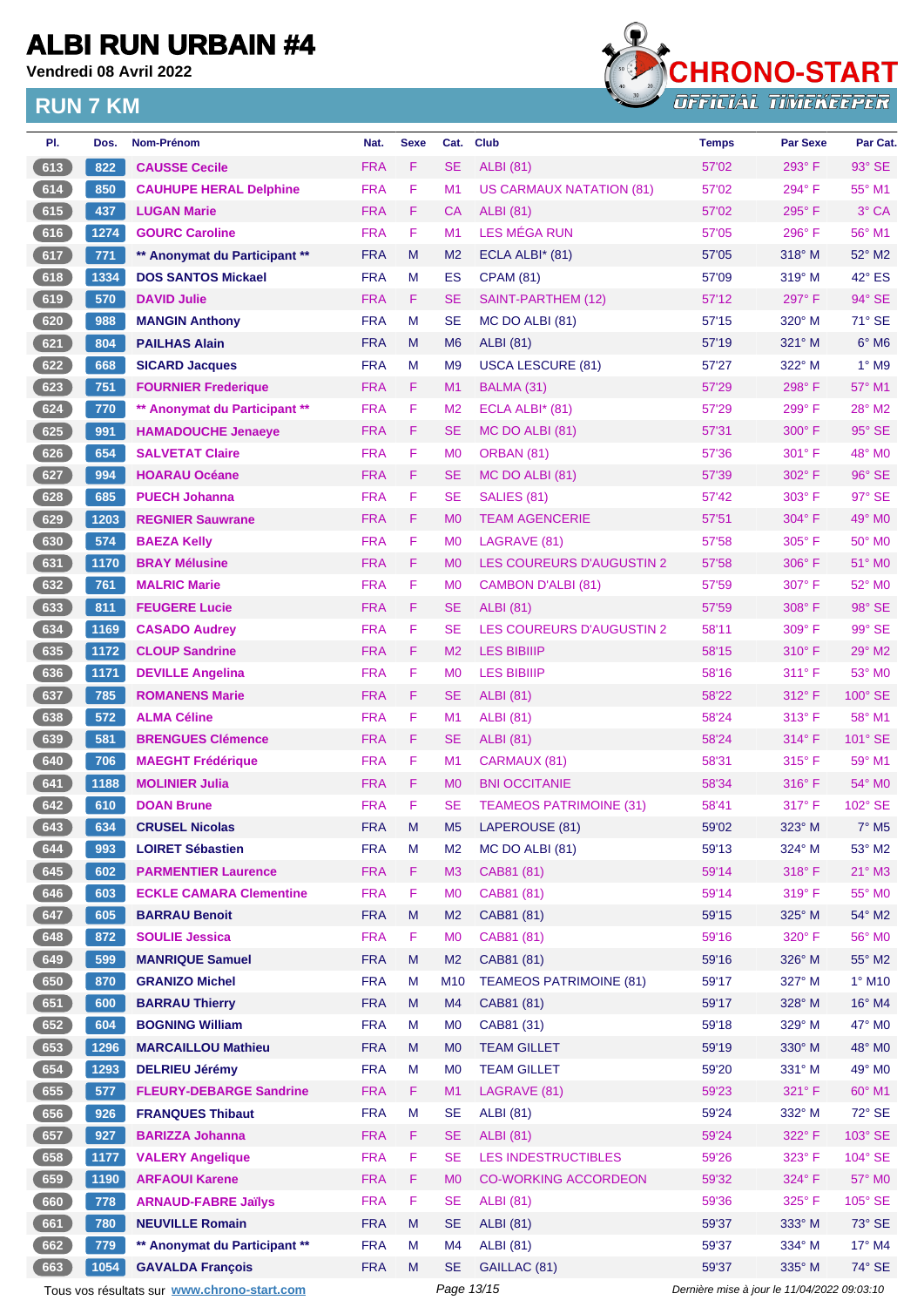**Vendredi 08 Avril 2022**



| PI.                                                                                                      | Dos. | Nom-Prénom                    | Nat.       | <b>Sexe</b> | Cat.           | <b>Club</b>                        | <b>Temps</b> | <b>Par Sexe</b> | Par Cat.        |
|----------------------------------------------------------------------------------------------------------|------|-------------------------------|------------|-------------|----------------|------------------------------------|--------------|-----------------|-----------------|
| 664                                                                                                      | 818  | <b>CHACORNAC Joël</b>         | <b>FRA</b> | M           | M <sub>4</sub> | ALBI (81)                          | 59'37        | $336^\circ$ M   | $18^\circ$ M4   |
| 665                                                                                                      | 974  | <b>MARIÉ Lukas</b>            | <b>FRA</b> | M           | <b>SE</b>      | <b>LABASTIDE GABAUSS (81)</b>      | 59'38        | 337° M          | 75° SE          |
| 666                                                                                                      | 816  | <b>LACROIX Aurore</b>         | <b>FRA</b> | F           | M1             | <b>SAIX (81)</b>                   | 59'43        | $326^\circ$ F   | 61° M1          |
| 667                                                                                                      | 1287 | <b>HERVIO Matthieu</b>        | <b>FRA</b> | M           | M <sub>2</sub> | <b>TEAMEOS PATRIMOINE</b>          | 59'43        | $338^\circ$ M   | 56° M2          |
| 668                                                                                                      | 1139 | <b>CLARION Alizée</b>         | <b>FRA</b> | F           | ES             | <b>HAPPY RUN RAYSSAC</b>           | 1h00'07      | $327^\circ$ F   | $31^\circ$ ES   |
| 669                                                                                                      | 1136 | <b>BEGUE Jeanne</b>           | <b>FRA</b> | F           | <b>SE</b>      | <b>HAPPY RUN RAYSSAC</b>           | 1h00'10      | 328°F           | 106° SE         |
| 670                                                                                                      | 746  | <b>CAMBOULIVES Valerie</b>    | <b>FRA</b> | F           | M <sub>2</sub> | ALBI (81)                          | 1h00'11      | 329°F           | $30^\circ$ M2   |
| 671                                                                                                      | 747  | <b>SERRANO Valérie</b>        | <b>FRA</b> | F           | M4             | LAMILLARIE (81)                    | 1h00'11      | $330^\circ$ F   | 7° M4           |
| 672                                                                                                      | 820  | ** Anonymat du Participant ** | <b>FRA</b> | F.          | <b>SE</b>      | <b>VIRAC (81)</b>                  | 1h00'13      | $331^\circ$ F   | 107° SE         |
| 673                                                                                                      | 1272 | <b>BRUN Melanie</b>           | <b>FRA</b> | F           | <b>SE</b>      | <b>LES NOCIGIRLS</b>               | 1h00'36      | $332^\circ$ F   | 108° SE         |
| 674                                                                                                      | 1267 | <b>FONTES Severine</b>        | <b>FRA</b> | F           | M <sub>3</sub> | <b>LES NOCIGIRLS</b>               | 1h00'37      | $333^\circ$ F   | $22^{\circ}$ M3 |
| 675                                                                                                      | 1268 | <b>SAULIERE Claire</b>        | <b>FRA</b> | F           | M1             | <b>LES NOCIGIRLS</b>               | 1h00'37      | 334° F          | 62° M1          |
| 676                                                                                                      | 1271 | <b>SALVIGNOL Celine</b>       | <b>FRA</b> | F           | <b>SE</b>      | <b>LES NOCIGIRLS</b>               | 1h00'38      | $335^\circ$ F   | 109° SE         |
| 677                                                                                                      | 552  | <b>PEZZETTI Angélique</b>     | <b>FRA</b> | F           | M <sub>2</sub> | LESCURE (81)                       | 1h00'39      | $336^\circ$ F   | 31° M2          |
| 678                                                                                                      | 1182 | <b>PAULIN Camille</b>         | <b>FRA</b> | F           | <b>SE</b>      | <b>LES INDESTRUCTIBLES</b>         | 1h00'49      | 337° F          | 110° SE         |
| 679                                                                                                      | 1178 | <b>BIRBES Christelle</b>      | <b>FRA</b> | F           | M1             | <b>LES INDESTRUCTIBLES</b>         | 1h01'07      | 338° F          | 63° M1          |
| 680                                                                                                      | 611  | <b>MARTIN Chloe</b>           | <b>FRA</b> | F           | <b>SE</b>      | <b>TEAMEOS PATRIMOINE (31)</b>     | 1h01'17      | 339° F          | 111° SE         |
| 681                                                                                                      | 1164 | <b>JAMMET Agnès</b>           | <b>FRA</b> | F           | M <sub>3</sub> | LES COUREURS D'AUGUSTIN            | 1h01'27      | $340^\circ$ F   | 23° M3          |
| 682                                                                                                      | 738  | <b>MIRABEL Manon</b>          | <b>FRA</b> | F           | <b>SE</b>      | <b>ALBI TRIATHLON (81)</b>         | 1h01'33      | 341° F          | 112° SE         |
| 683                                                                                                      | 900  | <b>LARTIGUE Marjorie</b>      | <b>FRA</b> | F           | M <sub>2</sub> | <b>ALBI</b> (81)                   | 1h01'56      | 342°F           | 32° M2          |
| 684                                                                                                      | 992  | <b>LOIRET Audrey</b>          | <b>FRA</b> | F.          | M1             | MC DO ALBI (81)                    | 1h01'57      | $343^\circ$ F   | 64° M1          |
| 685                                                                                                      | 1072 | <b>PORTES Samuel</b>          | <b>FRA</b> | M           | M1             | SERENAC (81)                       | 1h02'17      | $339^\circ$ M   | 45° M1          |
| 686                                                                                                      | 1076 | <b>PORTES Manu</b>            | <b>FRA</b> | M           | JU             | <b>ALBI</b> (81)                   | 1h02'18      | $340^\circ$ M   | $13^\circ$ JU   |
| 687                                                                                                      | 883  | <b>DELHEURE Laetitia</b>      | <b>FRA</b> | F           | M1             | <b>CPAM (81)</b>                   | 1h02'18      | 344°F           | 65° M1          |
| 688                                                                                                      | 1073 | <b>PORTES Lisea</b>           | <b>FRA</b> | F           | JU             | ALBI (81)                          | 1h02'18      | $345^\circ$ F   | $13^\circ$ JU   |
| 689                                                                                                      | 1184 | <b>LABAT Amelie</b>           | <b>FRA</b> | F           | M1             | <b>BNI OCCITANIE</b>               | 1h02'30      | $346^{\circ}$ F | 66° M1          |
| 690                                                                                                      | 784  | --- Dossard Inconnu ---       |            |             |                |                                    | 1h02'47      |                 |                 |
| 691                                                                                                      | 1179 | <b>LACOMBE Pauline</b>        | <b>FRA</b> | F           | <b>SE</b>      | <b>LES INDESTRUCTIBLES</b>         | 1h03'05      | 347°F           | 113° SE         |
| 692                                                                                                      | 1270 | <b>BELIERE Lucie</b>          | <b>FRA</b> | F           | M <sub>0</sub> | <b>LES NOCIGIRLS</b>               | 1h03'15      | 348°F           | 58° MO          |
| 693                                                                                                      | 562  | <b>RIGLET Julien</b>          | <b>FRA</b> | M           | M <sub>2</sub> | ROC'N BLOC (81)                    | 1h03'27      | 341° M          | 57° M2          |
| $694$                                                                                                    | 569  | <b>ALMA Thibault</b>          | <b>FRA</b> | M           |                | M1 USSPA TENNIS (81)               | 1h03'35      | 342° M          | 46° M1          |
| 695                                                                                                      | 667  | <b>FAU Alain</b>              | <b>FRA</b> | M           | M <sub>5</sub> | <b>ALBI</b> (81)                   | 1h03'35      | 343° M          | $8^\circ$ M5    |
| 696                                                                                                      | 580  | ** Anonymat du Participant ** | <b>FRA</b> | F           | M <sub>3</sub> | DENAT (81)                         | 1h03'36      | 349°F           | 24° M3          |
| 697                                                                                                      | 1176 | <b>VIGNOLLES Ena</b>          | <b>FRA</b> | F           | <b>SE</b>      | <b>LES BIBIIIP</b>                 | 1h03'46      | 350° F          | 114° SE         |
| 698                                                                                                      | 1348 | <b>NSIR Mathis</b>            | <b>FRA</b> | M           | <b>ES</b>      | <b>CPAM (81)</b>                   | 1h04'12      | 344° M          | 43° ES          |
| 699                                                                                                      | 961  | <b>BUZZICHELLI Bianca</b>     | <b>FRA</b> | F           | <b>SE</b>      | <b>WHITE (81)</b>                  | 1h04'24      | $351^\circ$ F   | 115° SE         |
| 700                                                                                                      | 1038 | <b>COUTAL Jennifer</b>        | <b>FRA</b> | F           | M1             | S/L USC ALBI (81)                  | 1h04'25      | 352° F          | 67° M1          |
| $701$                                                                                                    | 960  | <b>TANGUY Fabien</b>          | <b>FRA</b> | M           | <b>SE</b>      | <b>ALBI</b> (81)                   | 1h04'39      | 345° M          | 76° SE          |
| $702$                                                                                                    | 895  | <b>VIGNE Laetitia</b>         | <b>FRA</b> | F.          | M1             | CADALEN (81)                       | 1h04'51      | 353°F           | 68° M1          |
| $703$                                                                                                    | 896  | <b>VIGNE Stéphane</b>         | <b>FRA</b> | M           | M1             | CADALEN (81)                       | 1h04'51      | 346° M          | 47° M1          |
| $704$                                                                                                    | 566  | <b>PONS Lola</b>              | <b>FRA</b> | F.          | ES             | HARMONIE (81)                      | 1h04'55      | 354°F           | 32° ES          |
| $705$                                                                                                    | 1233 | <b>LOMBARD Julie</b>          | <b>FRA</b> | F           | <b>SE</b>      | <b>GEO SUD OUEST "" LES GÉOMÈT</b> | 1h05'28      | $355^{\circ}$ F | 116° SE         |
| 706                                                                                                      | 916  | <b>MAZERAT William</b>        | <b>FRA</b> | M           | <b>SE</b>      | PERPIGNAN (66)                     | 1h05'29      | 347° M          | 77° SE          |
| $707$                                                                                                    | 989  | <b>VAUTIER Christopher</b>    | <b>FRA</b> | M           | <b>SE</b>      | MC DO ALBI (81)                    | 1h06'22      | 348° M          | 78° SE          |
| 708                                                                                                      | 510  | <b>LAUZERAL Françoise</b>     | <b>FRA</b> | F.          | M4             | GIROUSSENS (81)                    | 1h06'50      | 356°F           | $8^\circ$ M4    |
| $709$                                                                                                    | 943  | ** Anonymat du Participant ** | <b>FRA</b> | M           | M <sub>2</sub> | <b>VIEUX (81)</b>                  | 1h06'53      | 349° M          | 58° M2          |
| 710                                                                                                      | 942  | ** Anonymat du Participant ** | <b>FRA</b> | F           | M <sub>2</sub> | <b>VIEUX (81)</b>                  | 1h06'59      | 357°F           | 33° M2          |
| $711$                                                                                                    | 1315 | <b>BERNARD Jerome</b>         | <b>FRA</b> | M           | M <sub>2</sub> | LAGARRIGUE                         | 1h07'58      | 350° M          | 59° M2          |
| 712                                                                                                      | 1316 | <b>N LAREB AAMANG Issa</b>    | <b>FRA</b> | M           | <b>SE</b>      | <b>LAGARRIGUE</b>                  | 1h07'58      | 351° M          | 79° SE          |
| $713$                                                                                                    | 1317 | <b>BENAZET Virginie</b>       | <b>FRA</b> | F           | <b>SE</b>      | <b>LAGARRIGUE</b>                  | 1h07'59      | $358^\circ$ F   | 117° SE         |
| 714                                                                                                      | 1319 | <b>CAMPIONI Paul</b>          | <b>FRA</b> | M           | <b>SE</b>      | LAGARRIGUE                         | 1h07'59      | 352° M          | 80° SE          |
|                                                                                                          |      |                               |            |             |                |                                    |              |                 |                 |
| Dernière mise à jour le 11/04/2022 09:03:10<br>Tous vos résultats sur www.chrono-start.com<br>Page 14/15 |      |                               |            |             |                |                                    |              |                 |                 |